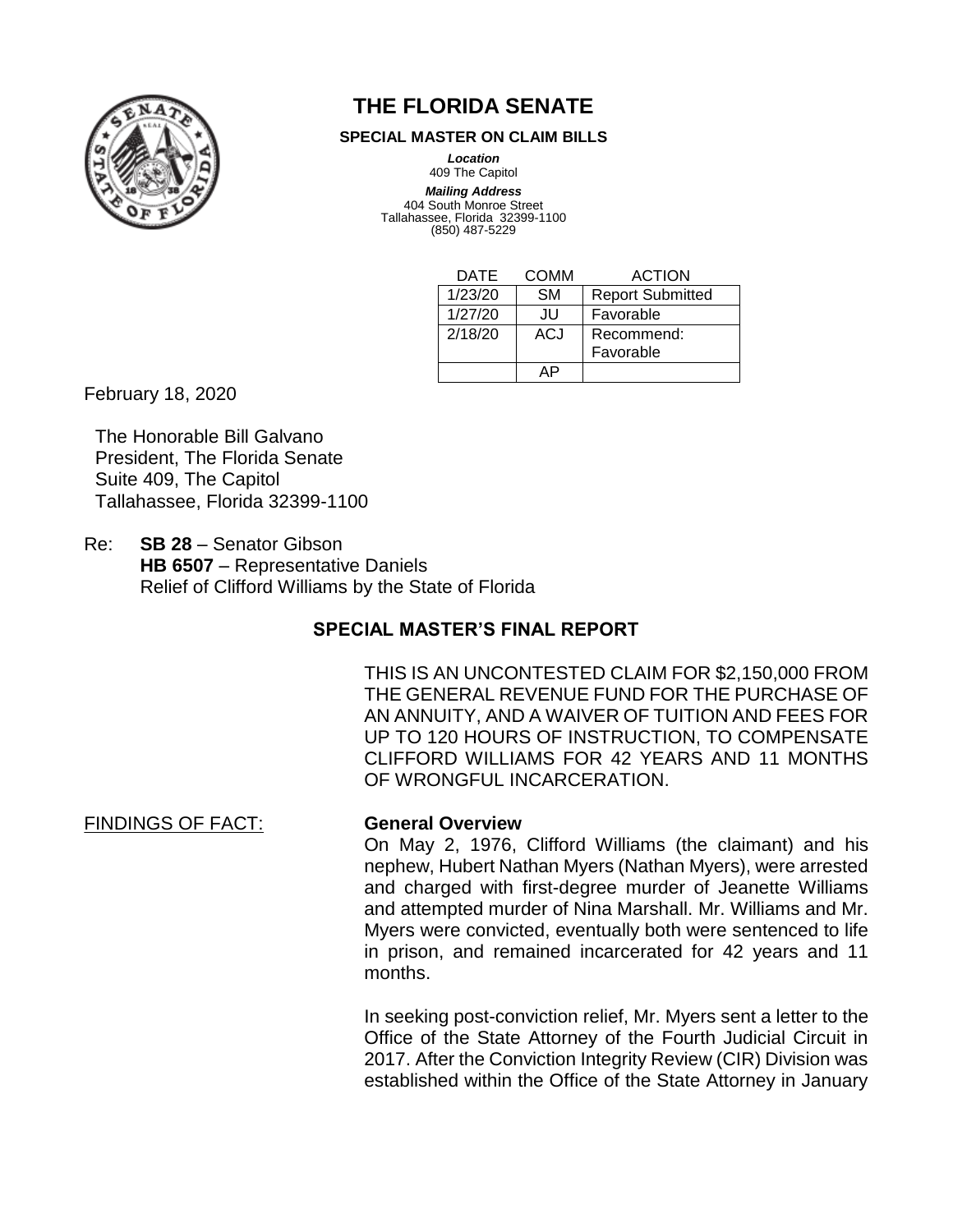of 2018, the CIR Division began a review and investigation based upon the request of Mr. Myers.<sup>1</sup>

The CIR Division's review and investigation resulted in a report concluding Mr. Myers and Mr. Williams were serving life sentences based upon testimony from one person, and "in the face of overwhelming contradictory forensic evidence and alibi testimony,"<sup>2</sup> which had not been presented to the jury.

The CIR Division found Mr. Myers and Mr. Williams demonstrated claims of actual innocence substantiated by credible evidence<sup>3</sup> and an audit board<sup>4</sup> reviewed the report as part of the CIR Division process. The audit board was unanimous in finding there was not sufficient evidence of guilt to support the convictions; a lack of faith in the convictions; "no definitive proof of innocence, such as DNA evidence"; and there was "sufficient credible evidence to support a finding that the defendants are, in fact, 'probably' innocent of the charges."<sup>5</sup> The State Attorney of the Fourth Judicial Circuit agreed with the findings.<sup>6</sup>

On March 28, 2019, the convictions and sentences of Mr. Myers and Mr. Williams were vacated.<sup>7</sup>

<sup>1</sup> *See* Special Master Hearing, Testimony of Shelley Thibodeau (Director of CIR Division), 53:10–55:30 (Oct. 30, 2019) (discussing the CIR process–generally and specifically regarding this case–and that she and an investigator lead the reviews and investigations).

<sup>&</sup>lt;sup>2</sup> State Attorney's Office of the Fourth Judicial Circuit of Florida, Conviction Integrity Review Division Investigation (CIR Report), 42 (Mar. 2019); *see* [https://secureservercdn.net/198.71.233.254/9c2.a8b.myftpupload.com/wp](https://secureservercdn.net/198.71.233.254/9c2.a8b.myftpupload.com/wp-content/uploads/2019/03/CIR_Investigative_Report_FINAL_3.28.19_R.pdf)[content/uploads/2019/03/CIR\\_Investigative\\_Report\\_FINAL\\_3.28.19\\_R.pdf](https://secureservercdn.net/198.71.233.254/9c2.a8b.myftpupload.com/wp-content/uploads/2019/03/CIR_Investigative_Report_FINAL_3.28.19_R.pdf) (last visited Jan. 16, 2020). The report was authored by Ms. Shelley Thibodeau, Assistant State Attorney and Director of the CIR Division. Special Master Hearing, Testimony from Shelley Thibodeau, 33:30–36:15 (Oct. 30, 2019) (discussing the general contents of the CIR Division report).

<sup>3</sup> CIR Report at 44.

<sup>4</sup> The independent audit board serves in a fact-finding capacity as a "backstop" to the CIR Division director's investigation and help prevent the potential for confirmation bias. The board reviews all of the information provided and audits the director's investigation. The board can make suggestions and ask questions regarding consideration or review of information. Special Master Hearing at 46:00–47:10. The independent audit board for this matter was comprised of two former prosecutors, a retired special agent from the Federal Bureau of Investigation, a former public defender, and a community member at large. *Id*. at 47:10–47:40.

<sup>5</sup> CIR Report at 43.

<sup>6</sup> Claimant's Exhibit 2, Video of State Attorney's Press Conference at 8:49–9:16 (Mar. 28, 2019).

<sup>7</sup> Order Vacating Defendant's Judgment and Sentences, State of Fla. v. Williams, No. 1976-CF-000912 (Fla. 4th Circ. Ct.) (Mar. 28, 2019). The director of the CIR Division said the judge presiding over the hearing noted during the hearing she had read the CIR report, did some of her own research, and read prior post-conviction motions. Special Master Hearing at 37:00–38:44 (discussing interaction of the claimant's attorneys and the State Attorney's Office with the judge presiding over the hearing and what was provided for consideration).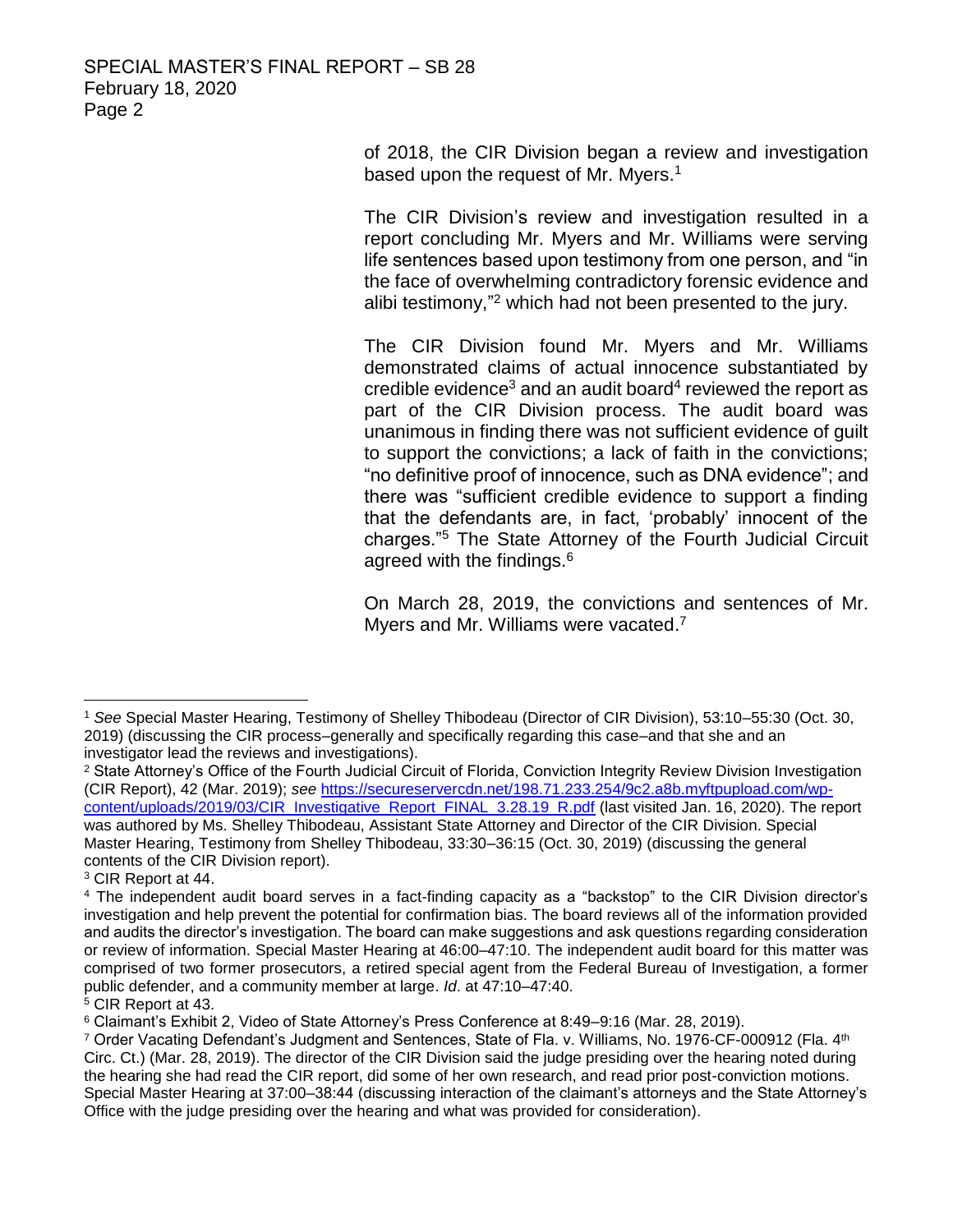Subsequently, Mr. Myers filed a petition for compensation under the Victims of Wrongful Incarceration Compensation Act.<sup>8</sup> On September 10, 2019, the court in which he sought relief determined he is eligible to receive compensation and demonstrated actual innocence by clear and convincing evidence as required by statute.<sup>9</sup>

Mr. Williams, however, has two unrelated prior felonies<sup>10</sup> precluding him from receiving compensation through the statutory procedure and seeks relief through a claim bill. Despite the prior felonies, attorneys for Mr. Williams filed a petition due to the 90-day jurisdictional window of the statute.<sup>11</sup> Mr. Williams also filed a motion to have portions of the Victims of Wrongful Incarceration Compensation Act found unconstitutional and that matter is ongoing.<sup>12</sup>

## **The Shooting as Alleged by the Surviving Witness and Law Enforcement Interaction as Described in the General Offense Report**

On May 2, 1976, at approximately 1:30 a.m., Jeanette Williams and Nina Marshall were shot while in their bed.<sup>13</sup> Ms. Williams died instantly<sup>14</sup> from the bullet that entered the back of her head while Ms. Marshall survived the wounds she sustained.<sup>15</sup>

Ms. Marshall recalled falling asleep while watching television, waking at the sound of someone unlocking the door, falling

<sup>8</sup> Chapter 961, Fla. Stat.

<sup>9</sup> Order Granting Petition of Wrongful Incarceration and Eligibility for Compensation Pursuant to the "Victims of Wrongful Incarceration Act" of Florida, State of Fla. v. Hubert Nathan Myers, No. 76-CF-000912 (Fla. 4th Circ. Ct.) (Sept. 10, 2019).

 $10$  In 1960, Mr. Williams was found guilty of attempted arson and sentenced to two years in county jail. In 1965, Mr. Williams was found guilty of robbery and sentenced to eight years in prison.

<sup>11</sup> Special Master Hearing at 48:00–48:36.

<sup>12</sup> Motion to Declare Portions of Chapter 961, Florida Statutes, "Victims of Wrongful Incarceration Compensation Act" Unconstitutional, State of Fla. v. Williams, No.76-912 (Fla. 4th Cir. Ct.) (June 10, 2019); *see also* Senate Rule 4.81(6) (regarding when claim bills shall be held in abeyance but stating "[t]his section does not apply to a bill which relates to a claim of wrongful incarceration").

<sup>13</sup> *See* Jacksonville Police Department, General Offense Report, at 2 and 7 (July 8, 1976).

<sup>&</sup>lt;sup>14</sup> State of Fla. v. Williams and Myers, No. 76-912 (Fla. 4<sup>th</sup> Circ. Ct.) (Second Trial Testimony of Dr. Sam E. Stephenson) 336 (Sept. 1976).

<sup>15</sup> Dr. Stephenson, the Chief of Surgery at University Hospital who oversaw Ms. Marshall's surgery stated she had two, possibly three, gunshot wounds. There was a "through and through" wound. One bullet "entered just below the left cavity on the left side and blew out the anterior part of the neck about the level of the thyroid." The second wound (the "through and through" entered on the left side of her neck, across her voice box, and exited through the right side of her neck. The third wound was on her left forearm and was the only bullet in her body when she presented at the hospital. He also noted Ms. Marshall had only "mild shock," which would have had "practically" no effect on an individual. Second Trial Testimony of Dr. Sam E. Stephenson at 326–328.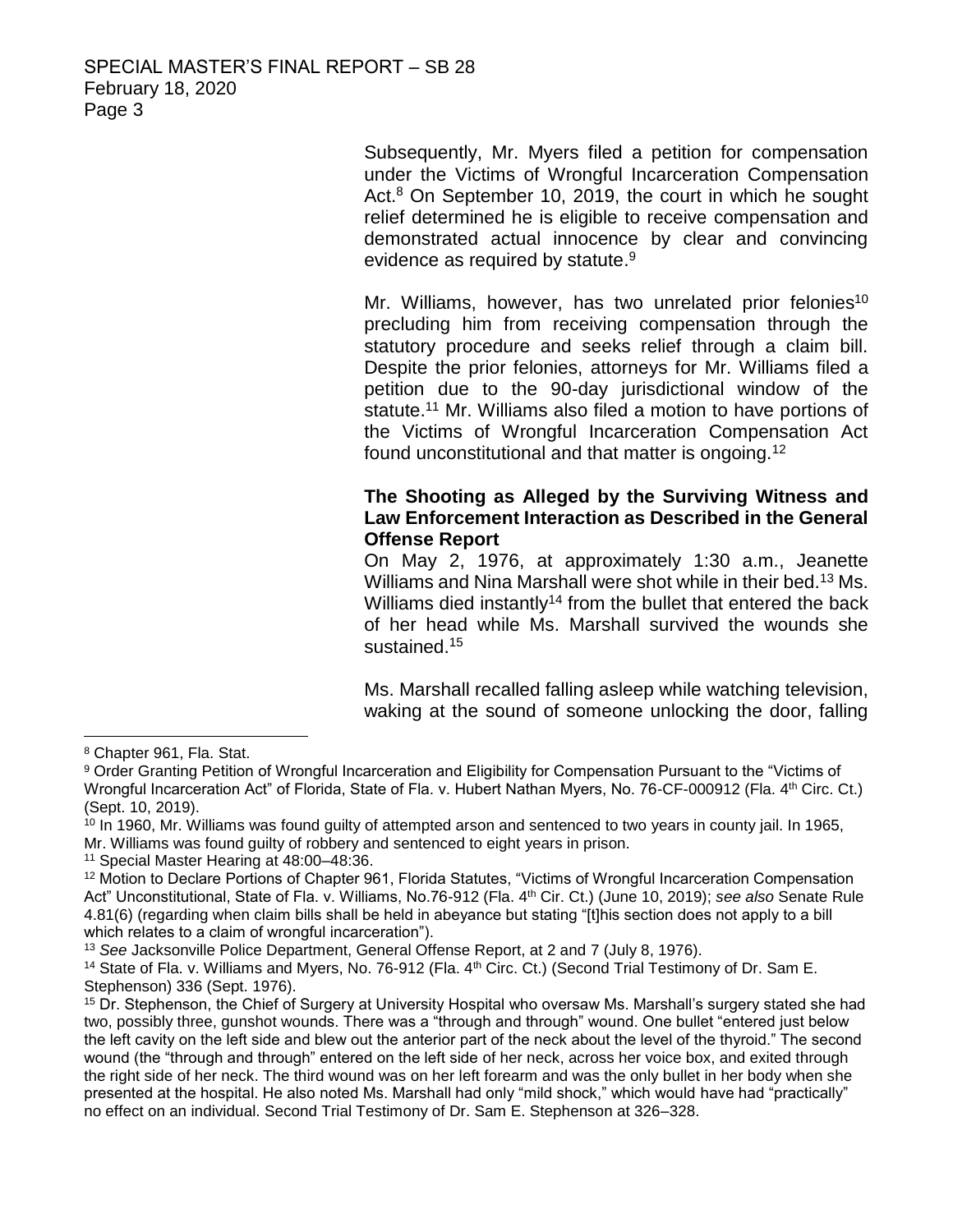back asleep, and sometime later waking for the second time with a burning sensation in her neck from a bullet wound.<sup>16</sup> She heard popping sounds and said the sounds were coming from in front of the television, where two men were standing.<sup>17</sup> She said she saw sparks as they fired guns, wrapped in something, from the foot of the bed.<sup>18</sup> She claimed she saw who they were when she rolled onto the floor, then sat up while leaning on the bed, and she then fell back to the floor.<sup>19</sup>

Ms. Marshall gave inconsistent statements with regard to what occurred after she was shot. In her written statement from the morning of May 4, 1976, Ms. Marshall stated, after she was shot, she laid across Ms. Williams and acted as though she were dead.<sup>20</sup> Other inconsistent statements from Ms. Marshall were she fell out of the bed with both knees on the ground and then an account that she fell out of the bed with one leg still on the bed. $21$  Ms. Marshall also gave conflicting testimony as to whether Ms. Williams said anything during the shooting.<sup>22</sup>

After the shooting, Ms. Marshall said she was stepped over (but could not recall if she was stepped over by one or both shooters after she fell to the floor).<sup>23</sup> She also claimed this was the moment she identified the shooters (while she was laying on the ground) because she saw them looking into the room from the doorway on their way out. She later exited the apartment, attempted to get help at a neighboring apartment but no one opened the door; she then walked toward the road where she said she saw Clifford Williams and Nathan Meyers walking toward the party; and a passerby stopped and gave her a ride to the hospital.<sup>24</sup> Multiple times, the driver asked

<sup>16</sup> First Trial Testimony from Nina Marshall, 23 (July 1976); Deposition, Nina Marshall, 50–51 (July 8, 1976).

<sup>17</sup> Second Trial Testimony from Nina Marshall at 176; Deposition, Nina Marshall at 52–53.

<sup>18</sup> *See* Deposition, Detective Richard Bowen, 41 (June 15, 1976). Detective Bowen stated no weapon(s) or items used to muffle a gun were found. *Id.* at 42–43.

<sup>&</sup>lt;sup>19</sup> First Trial Testimony of Nina Marshall at 122 (stating she saw sparks coming from two directions); Deposition, Nina Marshall at 55–58.

<sup>20</sup> Written Statement from Nina Marshall (May 5, 1976). *See* Deposition, Henry Curtis, 5 (January 2, 1997) (stating Ms. Marshall told him she had laid across Ms. Williams and played dead).

<sup>21</sup> First Trial Testimony from Nina Marshall at 65–69.

 $22$  First Trial Testimony from Nina Marshall at 63 (stating Ms. Williams called out for her).

<sup>23</sup> Deposition, Nina Marshall at 106; *see* Deposition, Nina Marshall at 58–59; *see also* Nina Marshall, Written Statement (May 5, 1986). Ms. Marshall also stated she saw them walking outside and did not pay any attention as to whether they had pillows or blankets. First Trial Testimony from Nina Marshall at 90.

<sup>24</sup> Second Trial Testimony from Nina Marshall at 180; Deposition, Nina Marshall, at 65–66. Ms. Marshall was logged into the emergency room at 2:07 a.m. on May 2, 1976. General Offense Report at 12. Harold Torrence was the individual who gave Ms. Marshall a ride to the hospital and confirms there was a vehicle in front of him-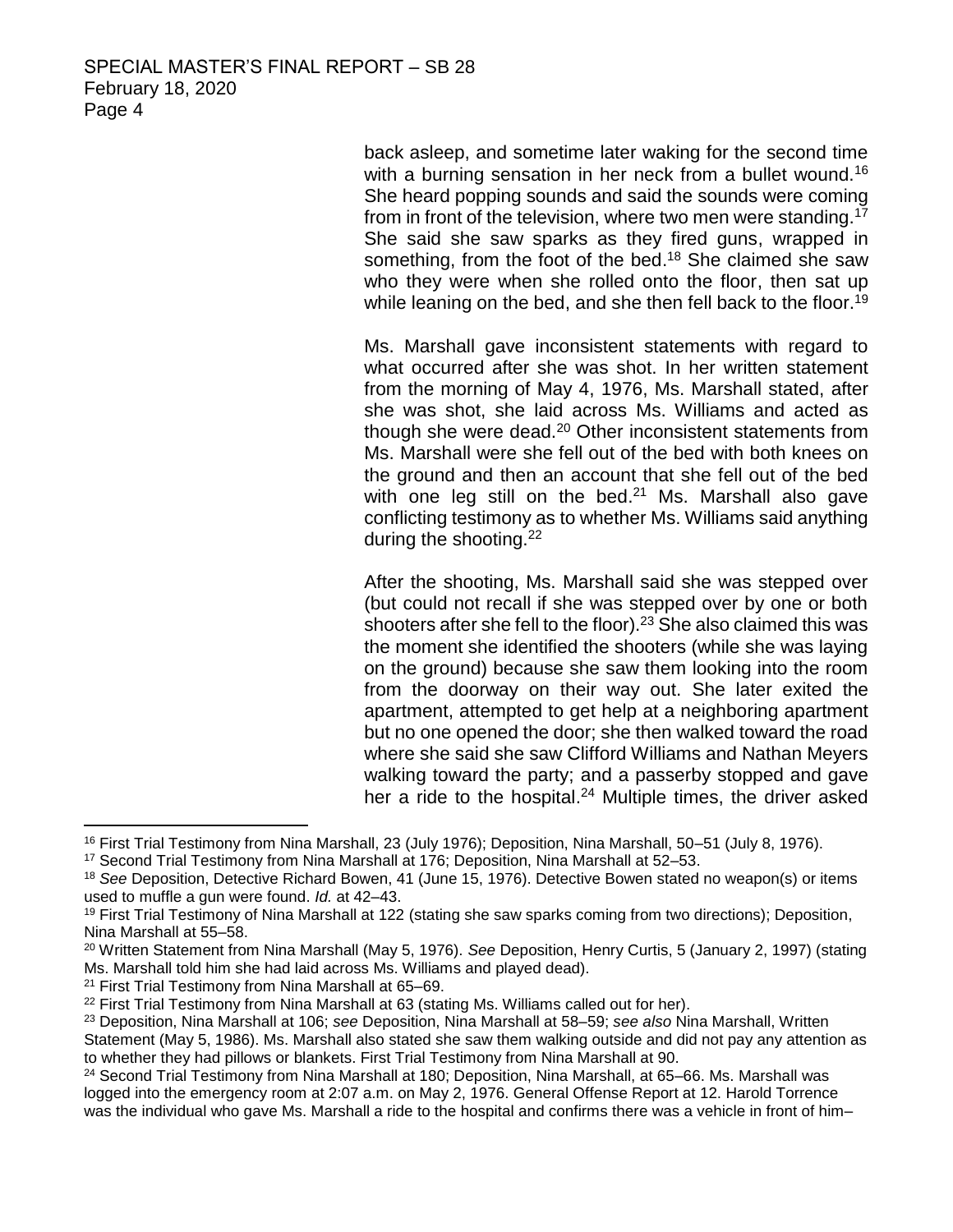Ms. Marshall who shot her but she did not answer the question. While in the hospital, Ms. Marshall wrote separate notes to an officer–one with "Clifford Williams" and the other with "Nathan"<sup>25</sup> and claimed both men had entered the apartment and shot her and Ms. Williams. 26

Around 2:40 a.m., officers noted approximately 35–50 people gathered in a crowd at the scene.<sup>27</sup> While speaking with people from the crowd, an officer was approached by Nathan Myers, who identified himself as a resident of the apartment and asked what happened.<sup>28</sup> In response to inquiries from the officer, Mr. Myers stated he had not been at the apartment since the morning and provided information about where he had been–including his presence at the party down the street. <sup>29</sup> Mr. Williams also spoke with the officer and stated he had been at the party, as well.

As the officer's investigation continued, the officer determined Ms. Rachel Jones hosted the party down the street and Ms. Jones, as well as others, confirmed the attendance of Mr. Myers and Mr. Williams at the party, before and during the time when shots rang out. <sup>30</sup> *See* footnotes 90 and 91 for alibi witness accounts.

## **Alleged Motives and Statements**

Although the CIR investigation was not able to substantiate any of the following alleged motives and statements, the following information is provided as a matter of completeness with regard to contents of records and information furnished.

 $\overline{a}$ which matches Ms. Marshall's account; however, he did not see any men walking down the street and Ms. Williams did not stop for a significant period of time (as she stated she did when seeing Mr. Williams and Mr. Myers) once she started toward his vehicle. Second Trial Testimony from Harold Torrence at 310, 315, 318, and 322; Deposition, Harold Torrence 4 (July 6, 1976). Mr. Torrence said he asked Ms. Marshall five times who shot her and she did not answer but told him to stop talking and get her to the hospital. Deposition, Harold Torrence at 5–6, 9; *see* Second Trial Testimony from Harold Torrence at 318.

<sup>25</sup> General Offense Report at 6. A third note requested for someone to check on Jeanette Williams. *See* Hospital Notes and Deposition, Officer Kenneth Monroe (July 7, 1976).

<sup>26</sup> Second Trial Testimony from Nina Marshall at 167; General Offense Report at 15–16. Mr. Myers, Ms. Marshall, and Ms. Williams were roommates and Mr. Williams kept personal items at the apartment, stayed there sometimes, and helped pay rent on occasion and both men had keys to the apartment. Additionally, after Mr. Myers identified himself as someone who lived at the apartment, he was asked to identify Ms. Williams at the crime scene.

<sup>27</sup> General Offense Report at 4.

<sup>28</sup> *Id*. at 4.

<sup>29</sup> *Id*.; Deposition, Detective Richard Bowen at 26.

<sup>30</sup> General Offense Report at 4.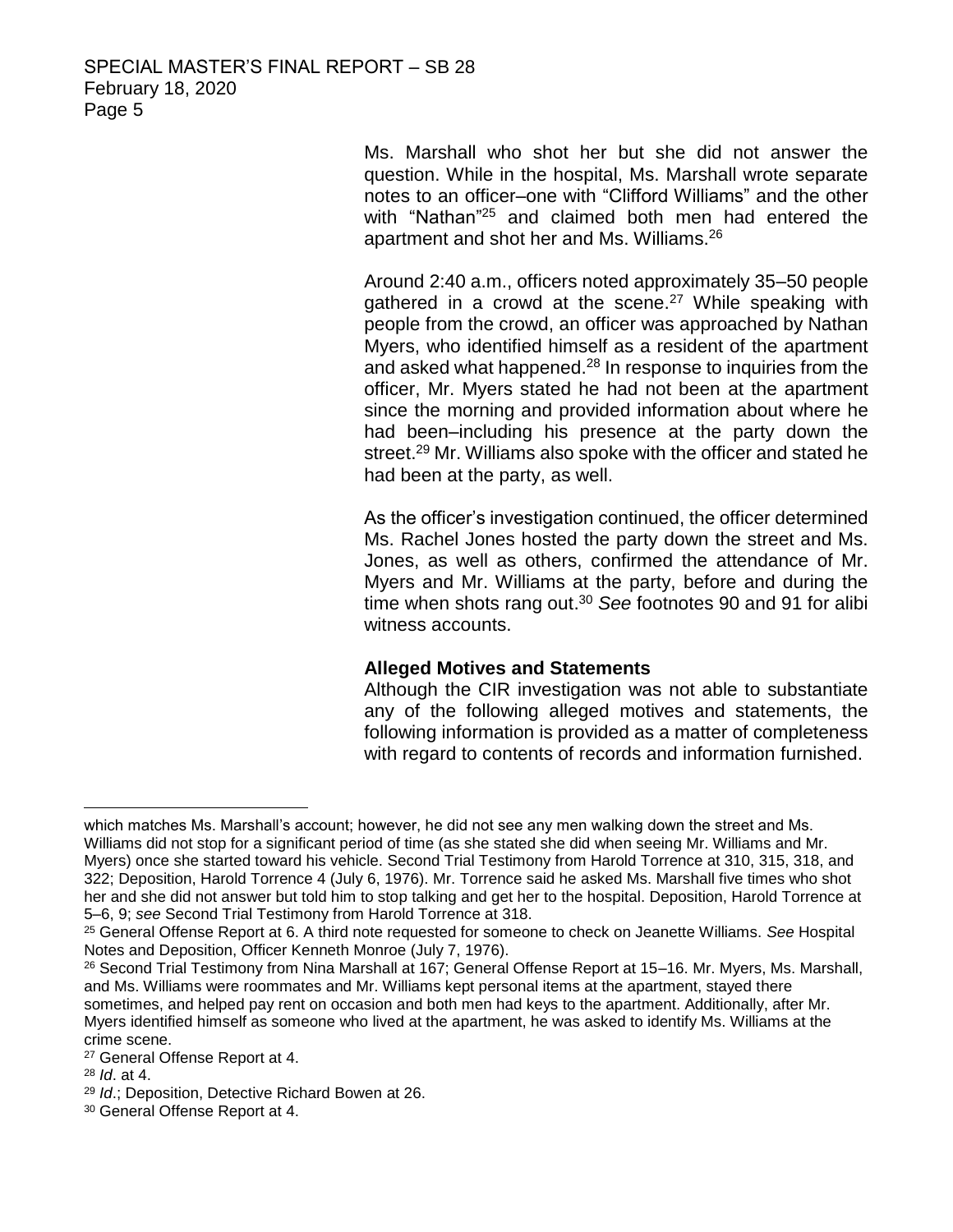Records and information provided during the claim bill process show Ms. Marshall made various statements with regard to whether Mr. Williams or Mr. Myers may have had motive to hurt her and Ms. Williams. For example, the police report includes an alleged issue over a drug deal involving Mr. Williams, Mr. Meyers, Ms. Williams, Ms. Marshall, and others. The police report also includes reference to the possibility Mr. Williams demanded \$100 of rent money be returned to him during an alleged physical altercation with Ms. Williams a week before the shooting.<sup>31</sup>

Additionally, in her deposition, Ms. Marshall initially responded in the negative with regard to whether she could think of any reason Mr. Myers would have wanted to shoot her or Ms. Williams. When asked again, "No reason whatsoever?" Ms. Marshall replied, "Nothing but that we had heard them talking about some murders and things. I really don't know why."<sup>32</sup> Ms. Marshall alleged the conversation occurred about a month, or a month-and-a-half, before the shooting. She stated she overheard "they had killed a guy and took him off and buried him in the woods."<sup>33</sup> She then indicated it was actually not a conversation with both men that was overheard but an alleged conversation she had with Mr. Myers and she was not sure whether Mr. Williams had heard their conversation.<sup>34</sup> She also stated "they" were smoking marijuana at the time of the conversation and Mr. Myers had supposedly bragged about being high.<sup>35</sup>

With regard to the alleged statement from Mr. Williams, in 1976, a man named Christopher Snype provided a written statement describing statements made to him by an individual named Tony Gordon. Mr. Snype stated Mr. Gordon told him he was around the crime scene when people found out only one person had died and Mr. Williams allegedly walked "over close to him, hit a car with his fist and [said], '[Expletive], one of the [expletive] ain't dead!'"<sup>36</sup> Mr. Gordon did not want to be involved and did not cooperate with the CIR investigation.<sup>37</sup>

<sup>31</sup> Deposition, Nina Marshall at 73–74;127. General Offense Report at 13–14; Deposition, Detective J.R. Bradley at  $46 - 47$ .

<sup>32</sup> Deposition, Nina Marshall at 111.

<sup>33</sup> *Id*. at 116.

<sup>34</sup> *Id*.

<sup>35</sup> *Id*.

<sup>36</sup> Christopher Snype, Statement July 13, 1976.

<sup>37</sup> *Infra* 11–12.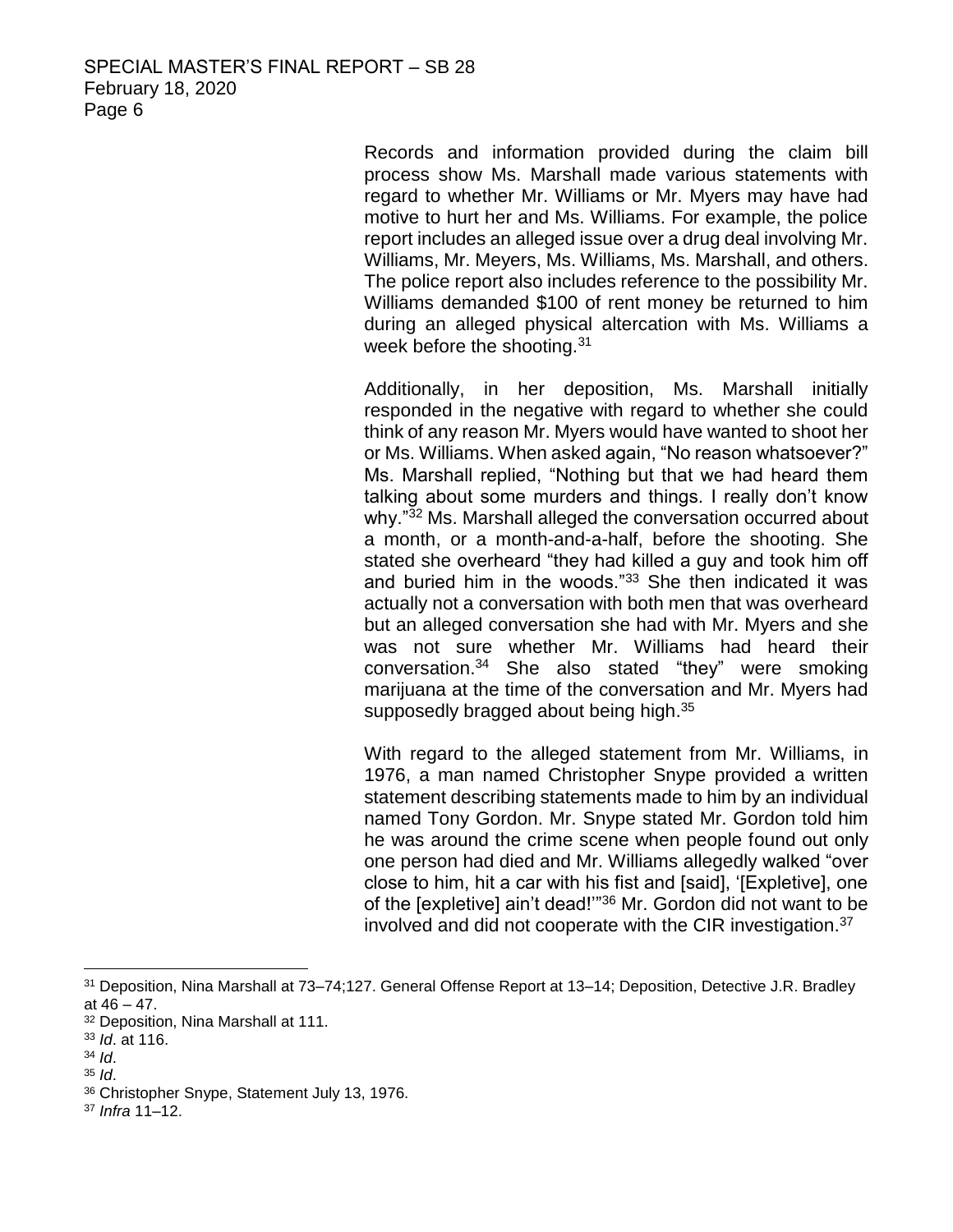The undersigned inquired of counsel and the director of the CIR Division regarding these alleged potential motives and statements, as well as whether anything in the investigation suggested the men had knowledge the shooting would occur. Significantly, the CIR director was unable to substantiate any of the alleged potential motives.<sup>38</sup> The director located and interviewed the brother of the individual Ms. Marshall alleged Mr. Williams and Mr. Myers may have killed and buried. Through the interview with the brother of the deceased, the director was informed that the brother heard someone else (not Mr. Williams or Mr. Myers) may be responsible for his brother's death. 39

The director also noted concern with changes and variations from Ms. Marshall regarding motives. She also attempted to find, but was not able to develop, any information the men would have had knowledge the shooting was going to happen. Additionally, in response to the alleged comment of Mr. Williams, she did not know the context or what to make of the alleged comment. She noted no one else made a statement similar to Mr. Snype's, and referred to other witnesses not understanding why Mr. Myers and Mr. Williams were being arrested because they had been at the party.<sup>40</sup>

With regard to the relationship of Mr. Myers and Mr. Williams with Ms. Marshall and Ms. Williams, the CIR director noted they had dinner together the Friday before the evening of the party during which the shooting occurred.<sup>41</sup>

#### **Arrest of Mr. Williams and Mr. Myers**

Officers at the scene were informed of the names written down by Ms. Marshall.<sup>42</sup> At approximately 3:00 a.m. and 3:10 a.m., respectively, Mr. Williams and Mr. Myers were arrested

<sup>38</sup> Conference Call with Counsel for Parties and the Director of the CIR (Dec. 12, 2019); *see also* E-mail correspondence from Shelley Thibodeau (Dec. 18, 2019).

<sup>39</sup> *Id*.

<sup>40</sup> Conference Call with Counsel for Parties and the Director of the CIR (Dec. 12, 2019).

<sup>41</sup> E-mail correspondence from Shelley Thibodeau (Dec. 18, 2019).

<sup>42</sup> Second Trial Testimony from Nina Williams at 188. Additionally, in July of 1976, Ms. Marshall provided she had smoked marijuana the night of the shooting. Second Trial Testimony from Nina Marshall at 170; First Trial Testimony from Nina Marshall at 16; Deposition, Nina Williams at 106. Deposition, Detective J.R. Bradley at 45. Ms. Marshall stated she used methadone as she had been to the methadone clinic the morning before the shooting. Second Trial Testimony from Nina Marshall, 165; Deposition, Nina Marshall at 16 and 70. First Trial Testimony from Nina Marshall at 6 (July 20, 1976).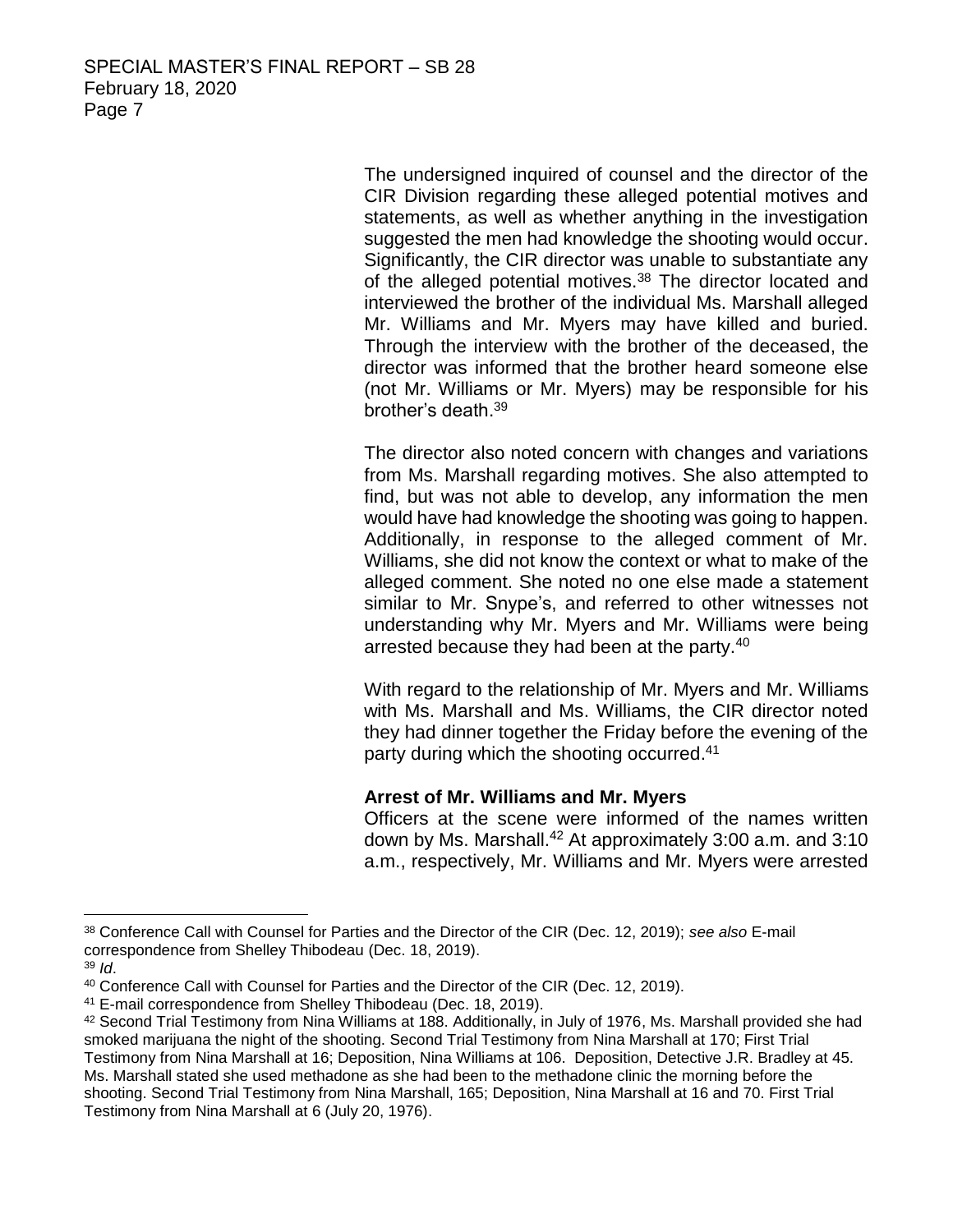for murder and attempted murder.<sup>43</sup> The police report notes Mr. Williams shouted to people nearby to get a list of all of the people who were at the party and to contact his attorney.<sup>44</sup>

After being arrested, Mr. Meyers told law enforcement he did not have anything to worry about because he did not shoot the victims and he had been at the party.<sup>45</sup> Mr. Williams and Mr. Myers have consistently proclaimed their innocence.<sup>46</sup>

# **The Convictions and Sentences of Mr. Myers and Mr. Williams**

Prior to trial, Mr. Myers was offered  $2-5$  years<sup>47</sup> in exchange for a guilty plea. Mr. Myers, who was 18-years old at the time, maintained his innocence and did not take the offer. 48

Mr. Williams and Mr. Myers were tried in July of 1976 (two months after the shooting) and then, after a mistrial was declared, they were tried again in September of 1976, and each faced the death penalty if convicted.

Both men were convicted with Mr. Myers being sentenced to life in prison and Mr. Williams being sentenced to death contrary to the jury's recommendation. Mr. Williams's death sentence was overturned and he was subsequently sentenced to life after spending four years on death row.

# **Physical Evidence and Information Contradicting Testimony of the Surviving Victim**

The Conviction Integrity Review (CIR) Division's investigation and report focused on information not presented to the jury (or not available at the time), including the physical evidence, individuals stating another man had confessed to shooting

<sup>43</sup> General Offense Report at 5–6.

<sup>44</sup> General Offense Report at 5; Deposition, Detective Richard Bowen at 35–36. *See also* Deposition, Officer Robert Horne, 48 (July 14, 1976).

<sup>45</sup> Deposition, J.R. Bradley at 33–35.

<sup>46</sup> Williams and Mr. Meyers also independently told officers they had not fired a weapon in the last 24 hours; with Mr. Williams further stating he had not fired a weapon since New Year's. Deposition, Detective J.R. Bradley at 34. The police report contains a statement that the physical evidence matches Ms. Williams's account of shooters in the room while also noting the holes and damage to the window. A part of the report reads, "it appears as though the suspects in this case intended to make it look as though the victims had been shot by someone from the bedroom window." General Offense Report at 16.

<sup>47</sup> Special Master Hearing, Testimony of Shelley Thibodeau at 1:35:10–1:36:00 Mr. Myers recalled the offer being two years while the State provided the offer was five years. CIR Report at 1, n. 4.

<sup>48</sup> Special Master Hearing, Testimony of Shelley Thibodeau at 32:30–33:20 (discussing prior attempts at postconviction relief).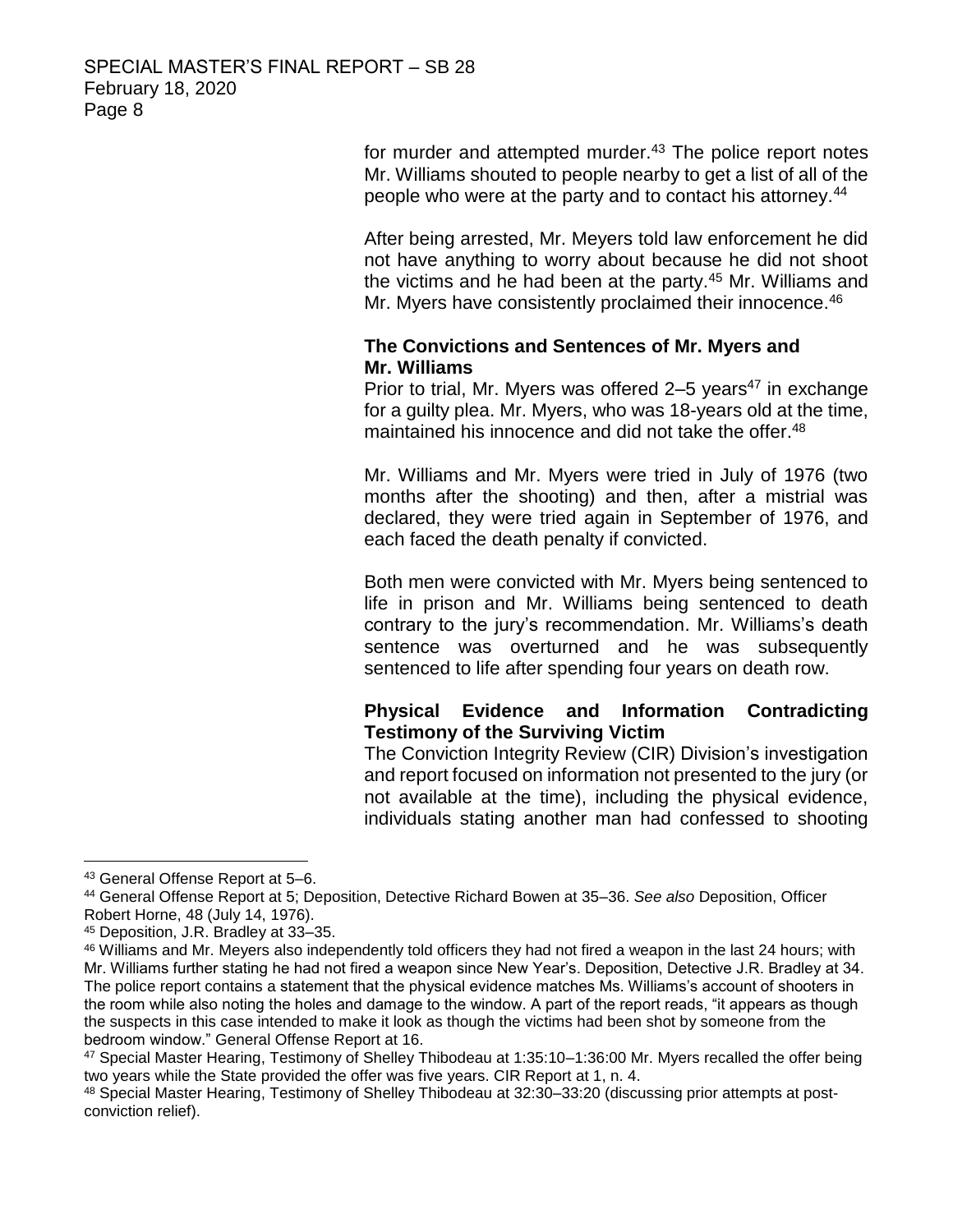Ms. Williams and Ms. Marshall, and alibi witnesses. This section provides an overview of the CIR Division report (including the findings of crime scene reconstruction professionals<sup>49</sup>) and information provided during the claim bill process.<sup>50</sup>

# *Sound Experiment*

Crime scene reconstruction professionals from Knox and Associates, LLC (Knox) conducted a sound experiment to determine what could be heard at the party if a gun was fired inside of the bedroom versus through the window (from the outside).<sup>51</sup> The shots fired inside of the room "were barely perceptible and were not measurably louder than the ambient noise level" during testing.<sup>52</sup> Individuals from the State Attorney's Office who were at the location of the recording device, which was in the location of the party, reported the shots as being "only faintly perceptible."<sup>53</sup>

Contrary to the shots fired inside of the bedroom, shots fired from outside the bedroom window produced "clearly perceptible" audio recordings at the location of the party.<sup>54</sup> The experiment supported statements by witnesses that the shooting had occurred from outside of the bedroom window and contradicted the statements of the lone testifying witness. 55

## *Window Screen and Frame*

Knox demonstrated, from near contact, three inches, six inches, and 12 inches from the muzzle to the screen, it was possible to fire six shots through the screen and form just a single tear<sup>56</sup> as was present in the screen from the crime scene.

<sup>49</sup> *See* CIR Report. In 2018, the CIR Division hired Knox and Associates, LLC to reconstruct, analyze, and report findings with regard to the crime scene.

<sup>50</sup> *See generally* Special Master Hearing, Testimony of Shelly Thibodeau at 1:02:45–1:28:56 (describing the CIR's investigation and comparison to Ms. Marshall's report).

<sup>51</sup> Special Master Hearing, Testimony of Shelley Thibodeau at 2:04:00–2:05:44 (describing the sound experiment in detail and the inability to hear, at the location of the party, shots fired from inside the bedroom).

<sup>52</sup> Knox and Associates, LLC Report (Knox) 16–17 (Nov. 27, 2018).

<sup>53</sup> *Id*. at 17.

<sup>54</sup> *Id*.

<sup>55</sup> *Id*. at 21.

<sup>56</sup> *Id*. at 17.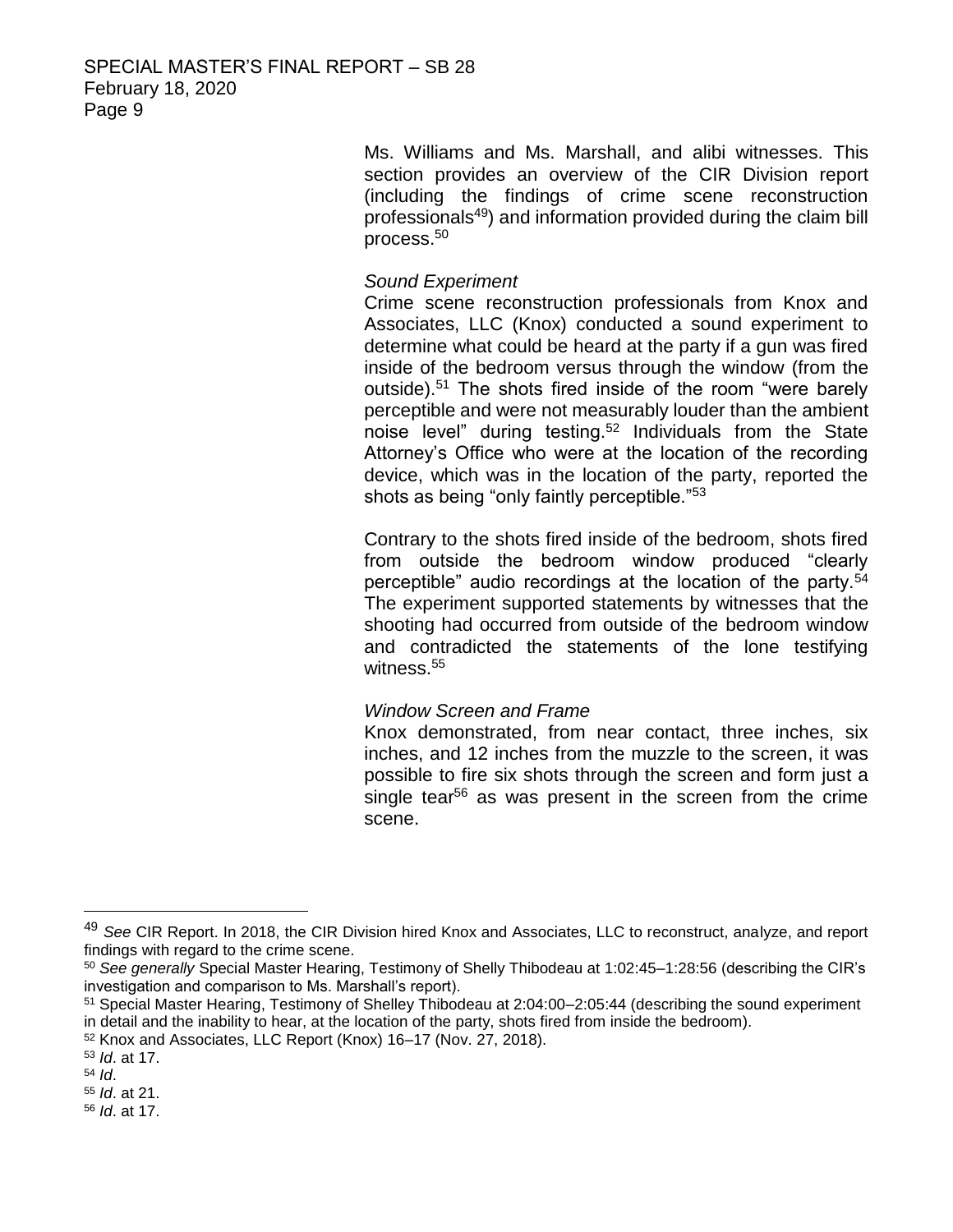The curtains, screen, and window of the north bedroom window all had holes in them.<sup>57</sup> The lower right portion of the window frame "revealed an apparent bullet hole" and had "carbonaceous material" on it.<sup>58</sup>

Additionally, by deposition in 1976, the lead detective stated, "the physical evidence at the window itself indicated that a projectile of some sort had gone inside of the bedroom from the outside."<sup>59</sup> Another detective made the same observation, stating the "screen was pushed from the outside to the inside" and recalled glass fragments being on the bed, which he believed to be from the window.<sup>60</sup> All of this information supported the shots being fired from outside of the window.

## *Wound Path*

The reconstruction included analysis of the wound paths. Knox found the wound to the back of Ms. Williams's head was "most consistent" with having been fired from outside of the window.<sup>61</sup> The report states, "other gunshot wounds were non-specific as to location from which they were fired, though all of the gunshot wounds could have been inflicted from outside the bedroom window."<sup>62</sup>

The director testified she spent significant time on the issue of wound dynamics and wound path to determine if it would have been possible for the women to have received their injuries from shots being fired at the foot of the bed as Ms. Marshall described. She summarized all of the injuries of Ms. Williams, who was laying on her right side with her back to the window (and was closest to the window), who had wounds to her backside. She had four injuries–three to the back of her left arm and the fatal injury to the back of her head while Ms. Marshall was struck twice. The director highlighted that none of the injuries were to the front side of either woman.<sup>63</sup>

Using a computer program, the CIR investigation created visual representations of the wound paths with the use of

<sup>57</sup> General Offense Report at 4.

<sup>58</sup> FDLE, Tallahassee Regional Crime Laboratory Report (July 5, 1976); *see* Special Master Hearing, Testimony of Shelley Thibodeau at 1:11:00–1:11:45.

<sup>59</sup> Deposition, Detective Richard Bowen at 46.

<sup>60</sup> Deposition, Detective J.R. Bradley at 11–12.

<sup>61</sup> Knox at 18.

<sup>62</sup> *Id*. at 18.

<sup>63</sup> Special Master Hearing, Testimony of Shelley Thibodeau at 1:12:15–1:13:30.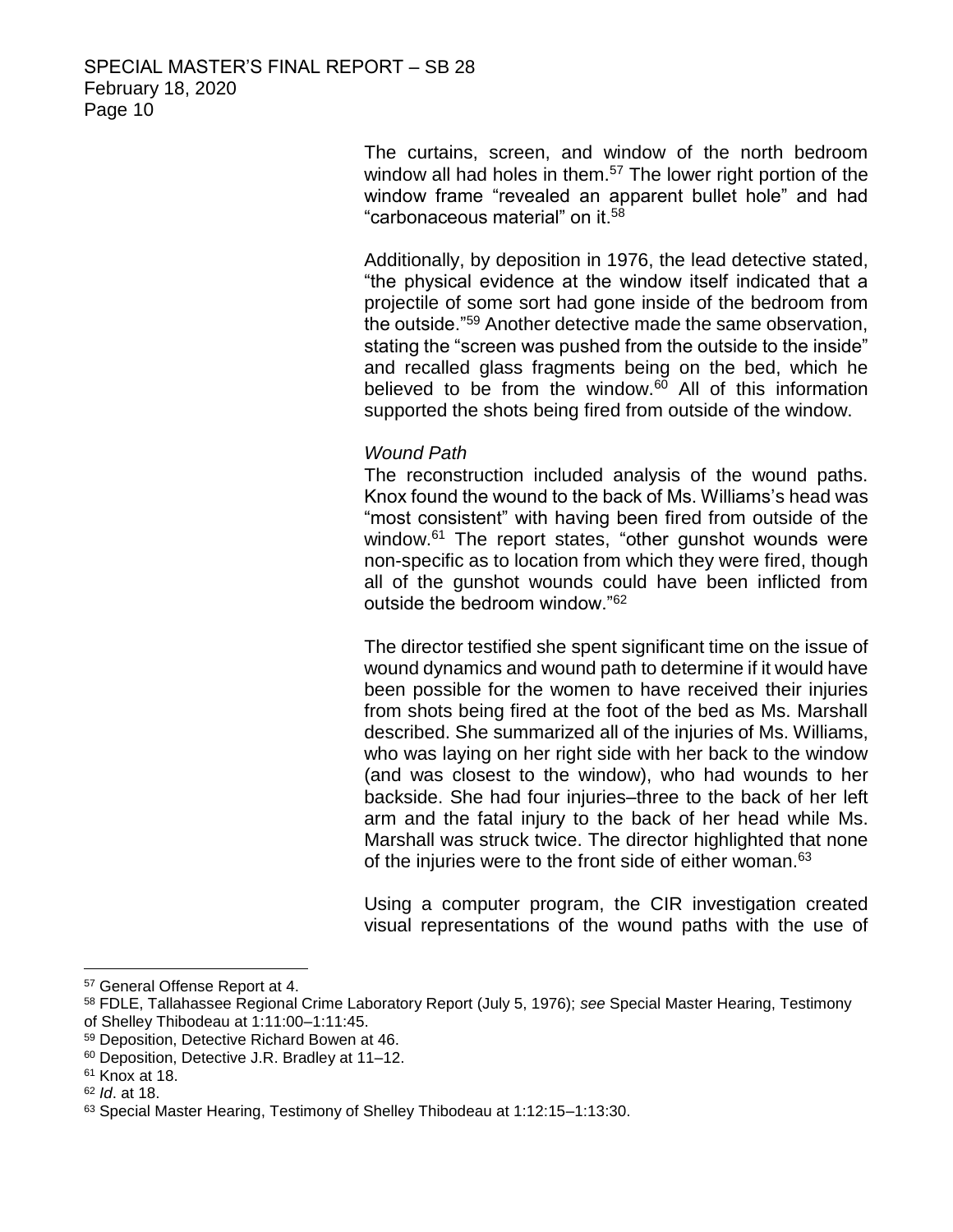dowels going into entry and exit wounds. The extended dowel moved with the body in the recreation. The finding was of all wounds being demonstrably possible with shots fired from the window, but they could not find a plausible pathway for all wounds when recreating shots being fired from the foot of the bed and television. 64

The CIR director also testified with regard to the current medical examiner's findings–and particularly, with regard to an irregular wound of significance. The most important wound for the director was the irregular entrance wound because the medical examiner, without knowing information about this case, described the irregularity would be created by the projectile having struck something prior to entering the victim. Striking something would cause the projectile to tumble, which would then result in the unique entrance would as the projectile entered the skin.<sup>65</sup> The CIR director found this information significant because, if the shooting had occurred from the foot of the bed–there would not have been an intervening object for the bullet to hit and cause the bullet to tumble and create the irregular entrance wound. However, the information provided by the medical examiner made sense to the director if the bullet was shot through the window and struck the glass, screen, or window frame causing it to tumble and then enter the skin of the victim.<sup>66</sup> The rest of the entrance wounds on Ms. Williams were circular but for the one irregular wound. This information corroborated the shooting having occurred from outside of the window.<sup>67</sup>

#### *Blood Evidence*

The report includes the observation that Ms. Marshall was bleeding profusely from her wounds and left bloody footprints when she left the apartment. The Knox report notes, and pictures from the crime scene show, an absence of bloody footprints from any other individual despite Ms. Marshall stating two people had shot from inside of the bedroom and she was stepped over after she laid on the ground bleeding.<sup>68</sup>

 $\overline{a}$ <sup>64</sup> *Id*. at 1:23:10–1:24:12.

<sup>65</sup> *Id*. at 1:15:00–1:15:56.

<sup>66</sup> *Id*. at 1:15:56 – 1:16:38.

<sup>67</sup> *Id*. at 1:16:38–1:17:14.

<sup>68</sup> *See* Knox at 19. The CIR director testified the blood evidence was "a smaller piece of the puzzle" but did identify inconsistencies with Ms. Marshall's statements and the blood evidence. She noted the undisturbed pool of blood where Ms. Marshall laid, injured, in the middle of the floor and a lack of footprints from indoor perpetrators as described by Ms. Marshall. Special Master Hearing at 2:20:40–2:22:40.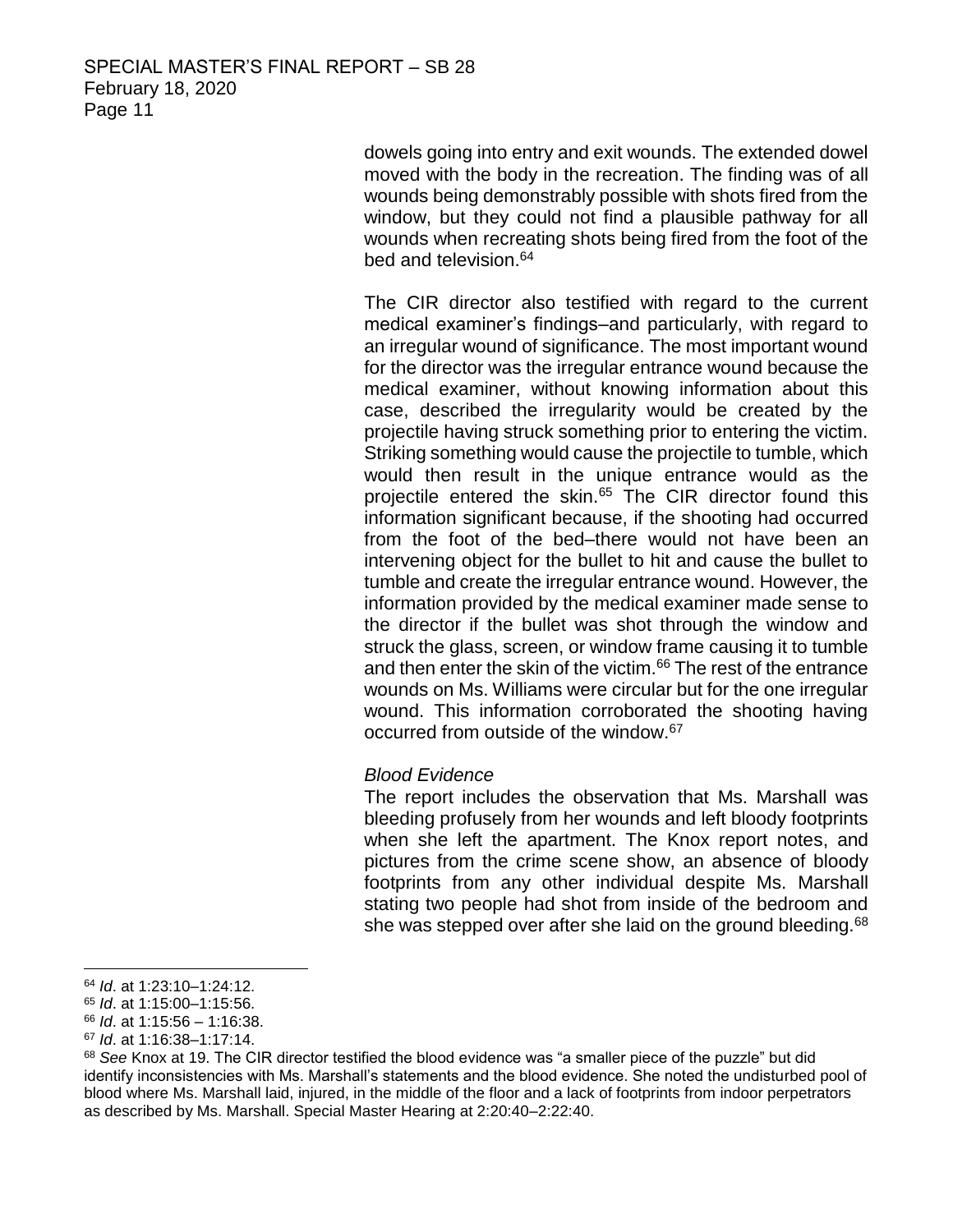## *Flashes and Sounds of Gunshots*

The Knox report found Ms. Marshall's testimony of having seen flashes coming from two guns was inconsistent with her statement that the guns were wrapped in pillows or blankets. The report also notes there were no pillows or blankets with singed or gunshot residue fibers found.<sup>69</sup>

## *Room Arrangement*

A review of evidence demonstrates the shooters would have needed to enter the room, then walk at about a 90-degree angle to get to the foot of the bed to attain the position Ms. Marshall described.<sup>70</sup> The pictures show an apparently undisturbed box fan balanced on the arms of a small wooden rocking chair, an undisturbed laundry basket filled with stacked laundry,<sup>71</sup> and undisturbed, neatly arranged shoes partially tucked under the dressers.<sup>72</sup>

The Knox report notes, "[t]he likelihood of a shooter(s) entering the residence and taking a position at the furthermost position within the scene (foot of the bed and back of the bedroom) is in conflict with the ease of which a shooter could take a position outside and effectively hit targets on the bed." The report also notes shooting from outside would have no risk of survivor identification, defensive movements, and would allow for an unimpeded escape.<sup>73</sup>

#### *Summary of Knox Report Conclusion*

The Knox report provides the following in support of the likelihood the shooting occurred from outside of the bedroom window: 1) broken glass on the floor and on top of the bed by the window; 2) the tear in the window screen; 3) a bullet on the floor below the window; 4) the identified bullet hole in the window frame.<sup>74</sup> The report also noted the wound to Ms. Williams's head in conjunction with the position of her body was consistent with having been shot from the window. The

<sup>69</sup> Knox at 20.

<sup>70</sup> *See* Special Master Hearing, Testimony of Ms. Thibodeau at 1:02:44–1:06:37 (summarizing the testimony of Ms. Marshall; referencing the police had documented shattered glass on the bed from the window next to the bed, damage to the aluminum screen with prongs facing inward, damage to the window frame they thought was from a bullet, etc.; and noting the physical evidence was not presented to the jury).

<sup>&</sup>lt;sup>71</sup> The basket of clothes remained how Ms. Williams remembered it prior to the shooting. Deposition, Nina Williams at 92–93; *see also* Special Master Hearing, Testimony of Shelly Thibodeau at 1:08:00–1:09:03. <sup>72</sup> CIR Report, exhibits P and Q at 62–63.

<sup>73</sup> Knox at 21.

<sup>74</sup> *Id*. at 22.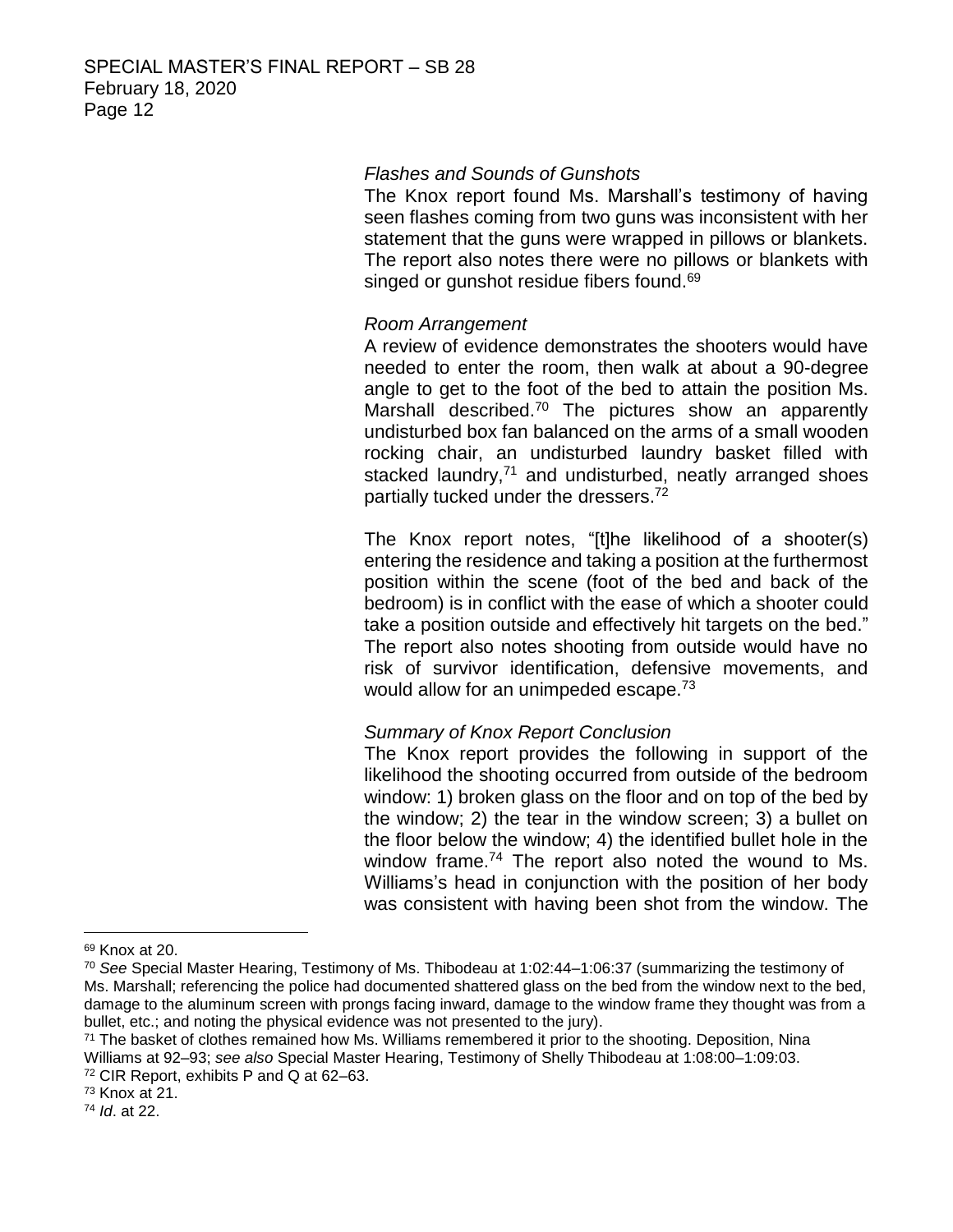sound experiment demonstrated it would have been unlikely for individuals at a party to have heard gunshots if they were fired from inside the bedroom; and the physical evidence was consistent with shots having been fired from outside of the bedroom window.

# *Gunshot Residue Testing*

The hands of Mr. Williams and Mr. Myers were tested for gunshot residue at approximately 5:15 a.m. on May 2, 1976.<sup>75</sup> Results of the tests were negative for gunshot residue.<sup>76</sup>

## *Polygraph*

Mr. Myers and Mr. Williams agreed to take polygraph exams. Mr. Myers was asked three questions during the polygraph– all of which asked whether he shot either of the women. He responded in the negative and there was no deception indicated in his exam results.<sup>77</sup> With regard to Mr. Williams, the polygraph examiner noted he was having difficulty understanding the instructions and was incorrectly answering questions and, therefore, was "not a suitable subject for a polygraph examination" because of his "advanced age."<sup>78</sup>

## *Evidence of One Shooter*

Analysis of the evidence (including recovered bullets and statements) supports the crime being committed with the use of one gun by a single individual.

Five .38 caliber bullets were recovered (three from the scene and two from the body of Ms. Williams) as well as a damaged .38 caliber bullet from Ms. Marshall.<sup>79</sup> An additional .32 caliber bullet was removed from Ms. Williams and noted to be from a healed wound as it was covered in scar tissue.<sup>80</sup> The crime

<sup>75</sup> General Offense Report at 7. Mr. Williams and Mr. Myers were arrested around 3:00 a.m. while present in the crowd at the scene. *Id.* at 5.

<sup>76</sup> Department of the Treasury Bureau of Alcohol, Tobacco, and Firearms, Report of Laboratory Examination (May 18, 1976) ("The amount of antimony found in the hand swabs was insufficient to indicate the presence of gunshot residue; therefore, no testing for barium was conducted. From these findings, no conclusion can be drawn as to whether the subject(s) did or did not handle or fire a weapon."); *see* General Offense Report at 7.

<sup>77</sup> Office of the Sheriff, Jacksonville, FL, Intradepartmental Correspondence Re: Hubert [Nathan] Myers Polygraph Examination 2–3 (July 20, 2018).

<sup>78</sup> Office of the Sheriff, Jacksonville, FL, Intradepartmental Correspondence Re: Clifford Williams Polygraph Examination 2 (November 7, 2018).

<sup>79</sup> CIR Report at 28.

<sup>80</sup> *See* FDLE, Tallahassee Regional Crime Laboratory Report ("FLDE, Crime Lab Report") (July 5, 1976); Lipkovic, M.D., Peter, Report: Office of the Medical Examiner, 3 (May 2, 1976); General Offense Report at 7. The three .38 caliber bullets removed from Ms. Williams were from her head, left upper arm, and left lower arm. *Id.*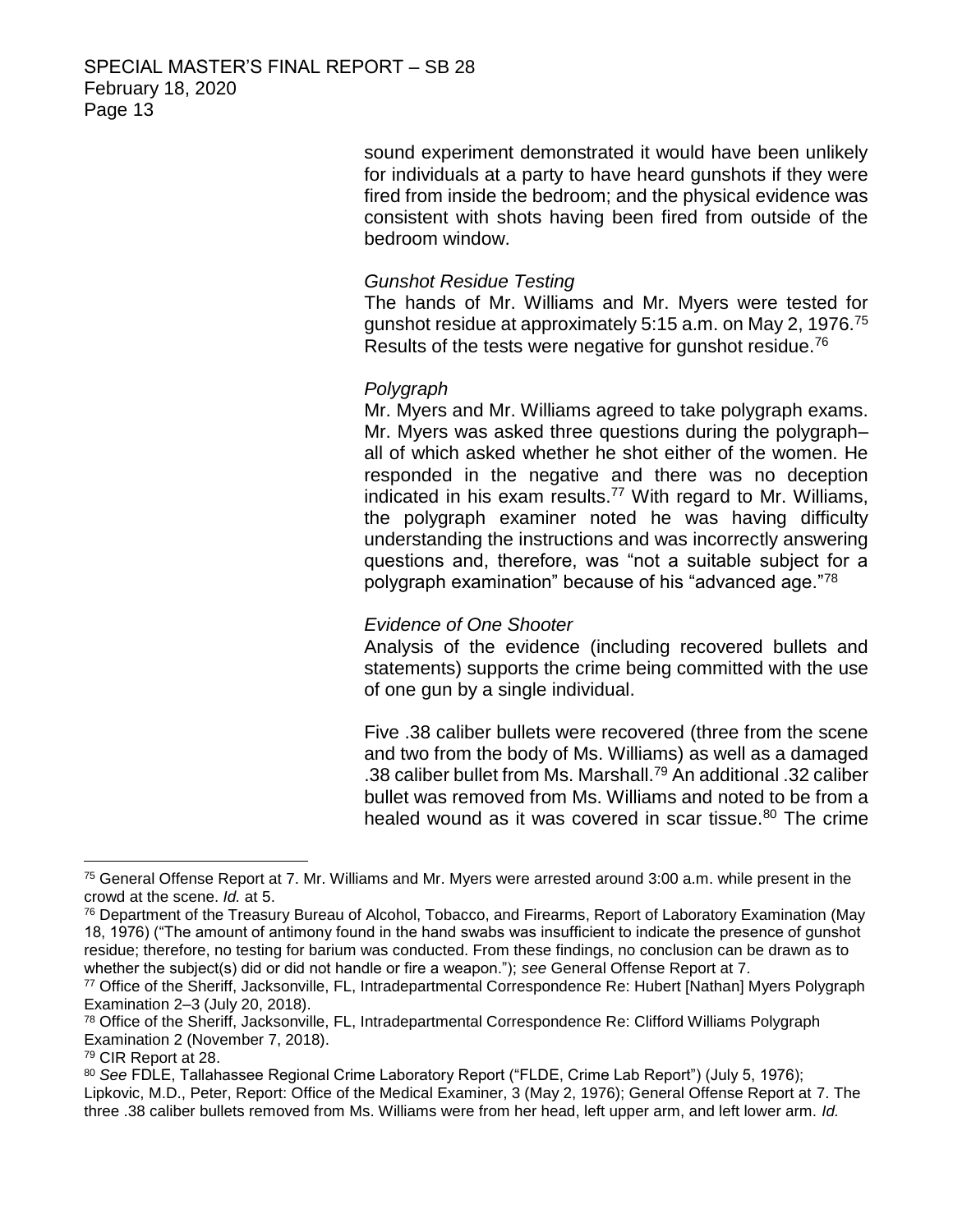laboratory report indicates five of the bullets were able to be microscopically compared and were all fired from the same weapon. A damaged bullet and a fragment were determined to have "some evidence of a relationship" to the others, but the relationship was "too limited in amount and character" for conclusive results.<sup>81</sup>

Henry Curtis, an individual who knew Mr. Williams, Mr. Myers, Ms. Williams, and Ms. Marshall, was deposed in 1997, and provided information indicating Ms. Marshall told him conflicting stories. Mr. Curtis said Ms. Marshall once told him Mr. Williams and Mr. Myers were the shooters and she laid on the bed and acted as if she were dead once she had been shot. <sup>82</sup> However, she also told him she did not know who shot her because she was asleep when it happened.<sup>83</sup> Mr. Curtis also stated he was positive Ms. Marshall used heroin during the trial, including while she was at his house.<sup>84</sup>

Mr. Torrence, who gave Ms. Marshall a ride to the hospital, returned to the scene later and stated about three or four people said the shots came from outside of the window and there was a man who saw it but would not say anything.<sup>85</sup>

A July 13, 1976, statement from Christopher Snype states a friend of his, named Tony Gordon, told him he looked out the window after hearing the first shot and saw a black male, dressed in black, standing outside of the bedroom window shooting several more times. $86$  Testimony from the director and the witness chart from the CIR investigation note Mr. Gordon claimed he did not see or witness anything; however, he also failed a polygraph in 1976 when answering in the negative as to whether he had knowledge of the shooting.<sup>87</sup> The notes also indicate Mr. Gordon remembered the event but did not want to be involved; he did not cooperate during the CIR investigation.<sup>88</sup>

<sup>81</sup> FDLE, Crime Lab Report at 2; *see* Special Master Hearing, Testimony of Shelley Thibodeau at 1:14:30–1:14:55 regarding the analyst finding the bullets were fired from the same weapon).

<sup>82</sup> Deposition, Henry Curtis at 5.

<sup>83</sup> *Id*. at 7 and 15.

<sup>84</sup> *See* Deposition, Henry Curtis at 1 and 14.

<sup>85</sup> Deposition, Harold Torrence at 11.

<sup>86</sup> Christopher Snype, Statement (July 13, 1976).

<sup>87</sup> Special Master Hearing, Testimony from Shelley Thibodeau at 2:09:48–2:10:43; Witness Chart; Conference Call with Counsel for Parties and the Director of the CIR (Dec. 12, 2019).

<sup>88</sup> Conference Call with Counsel for Parties and the Director of the CIR (Dec. 12, 2019).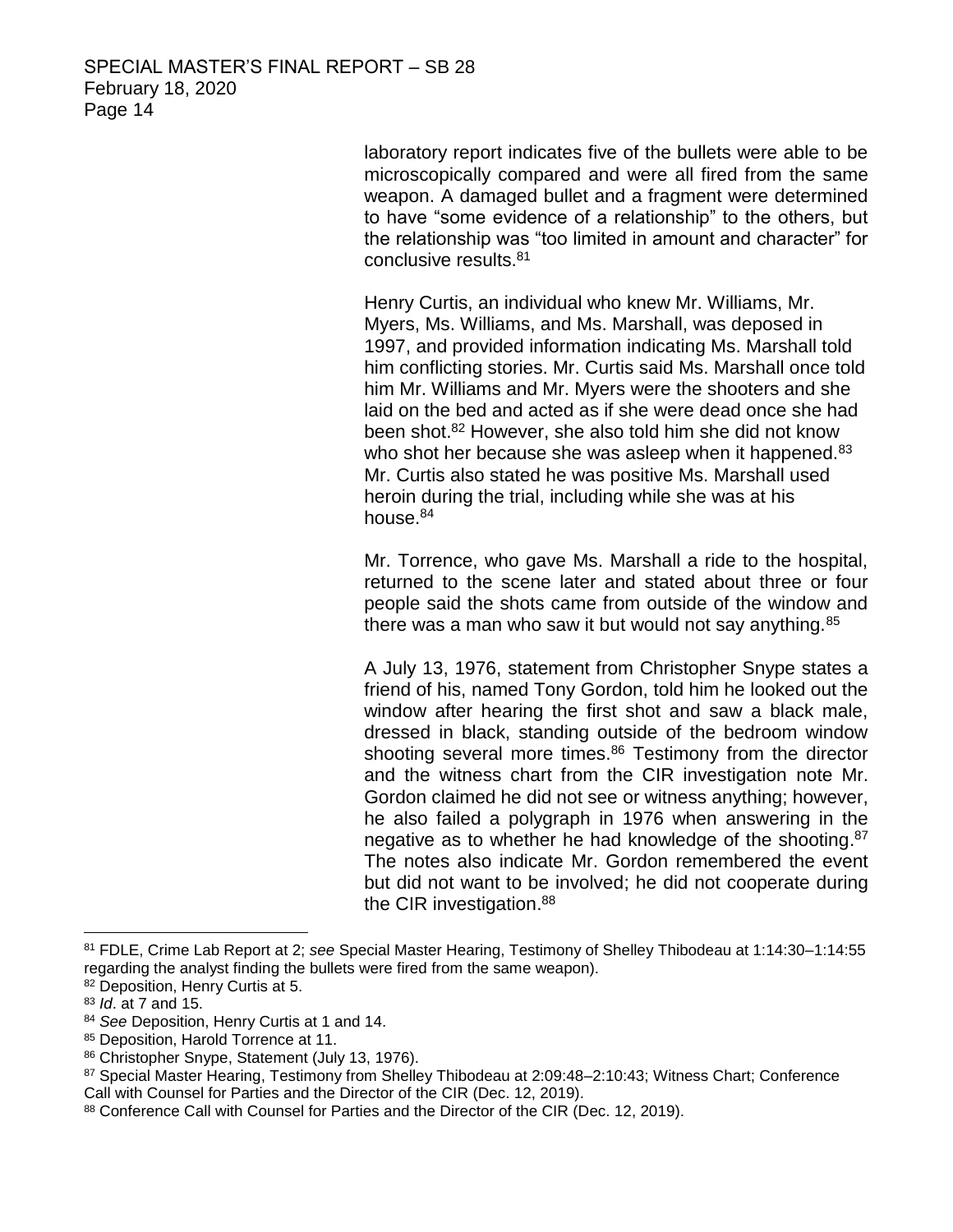$\overline{a}$ 

The CIR director testified evidence only shows one gun being fired and (but for Ms. Marshall's account) no evidence of more than one shooter.<sup>89</sup>

#### **Alibi Witnesses**

Mr. Williams and Mr. Myers informed officers they were at a party in an apartment building nearby. The presence of both men at the party, before and during the time when shots rang out, was confirmed by the host,<sup>90</sup> as well as a number of other individuals. 91

91 Virginia Wilkerson also attended the party and told police she saw Mr. Williams and Mr. Myers arrive approximately fifteen minutes after she did (about 20 minutes after 1:00 a.m.). She stated she heard about the gunshots after they had arrived; Mr. Williams was in the kitchen, and subsequently asked Mr. Williams what time it was and went to her apartment to check on her children. She also said she saw Mr. Williams and Mr. Myers walking with everyone else toward the scene. *See* Deposition, Virginia Wilkerson, 9, 11, 17, and 23 (July 16, 1976); General Offense Report at 9. Frances Brown, the other host of the party, confirmed seeing Mr. Williams and Mr. Myers arrive at the party with Barbara Williams and Rico Rivers. Ms. Brown told police she did not drink and remembered making plates of food for Mr. Williams and Mr. Myers after they got to the party. She recalled hearing five shots sometime after they had arrived. General Offense Report at 9–10. Debra White lived near the party and went back and forth from her apartment to the party throughout the night. She recalled hearing shots and saw Mr. Williams walking out of the party toward the road with a plate of food in his hand. General Offense Report at 11. Ella Ruth Maddox recalled Mr. Williams and Mr. Myers being at the party before she left to take a friend home. Upon returning to the party, the police were at the scene of the shooting. General Offense Report at 11. Joann Fleming, roommate of Debra White and Ella Ruth Maddox, was at her apartment with Ms. White when she heard five shots, looked outside to see Mr. Williams walk out of the party to the road and then return to the party; she also confirmed seeing Mr. Myers coming from the porch where the party was after the shots were fired. Deposition, Joann Fleming, 6–7 (July 16, 1976). About five to fifteen minutes later, she walked with Mr. Williams to the scene (where two police cars were present) and he asked her to go find out what was going on. *Id*. at 7–8; General Offense Report at 10. Vanessa Snypes confirmed the presence of Mr. Williams, Mr. Myers, Barbara Williams, and another man arriving at the party together. She recalled being intoxicated and did not hear any shots. General Offense Report at 11. Nellie Mae Anderson saw Mr. Williams, Mr. Myers, Barbara Williams, and Rico Rivers arrive at the party and was eating with Mr. Williams and Mr. Myers when she heard five shots. Once someone announced police being at the scene, she walked to the scene with others from the party. General Offense Report at 11; Deposition, Nellie Mae Anderson, 10–11 (July 16, 1976). Rosa Lee Royster, a friend of the deceased, stated the victim owed Mr. Williams \$100, and said she saw Mr. Williams and Mr. Myers arrive at the party. She later heard four shots fired and said she saw Mr. Williams walk toward the street with a plate of food and walk back to the party commenting that it was an intoxicated person shooting into the air. General Offense Report at 12. Pauline Dawson was at the party, recalled Mr. Williams being there and giving her seat at the table to Barbara Williams because she was pregnant at the time. In her deposition, she stated she saw Mr. Williams arrive and thought he was still in the kitchen when the shots rang out. Deposition, Pauline Dawson, 5–8 (July 16, 1976). She said Mr. Williams walked along with others from the party down to the scene. *Id*. at 10. Barbara Williams recalled arriving at the party with Mr. Williams and Mr. Myers and Mr. Williams eating while seated on the arm of a sofa when the shots rang out; she also recalled Mr. Myers being seated by a stereo. Deposition, Barbara Williams, 34–35 (July 16, 1976). She also stated, from the time they arrived until the shots were fired, Mr.

<sup>89</sup> Special Master Hearing, Testimony of Shelley Thibodeau at 2:15:16-2:15:35.

<sup>90</sup> Rachel Jones, the host of the party, confirmed both men and Mr. Williams's wife, Barbara Williams, were all at the party. Ms. Jones recalled she was intoxicated that evening. She first recalled being in a bedroom with Mr. Myers when someone asked them to turn the music down because they thought they heard gunshots. Later, she stated she was on the porch when three shots were fired and both Mr. Williams and Mr. Myers were in her apartment. General Offense Report at 8.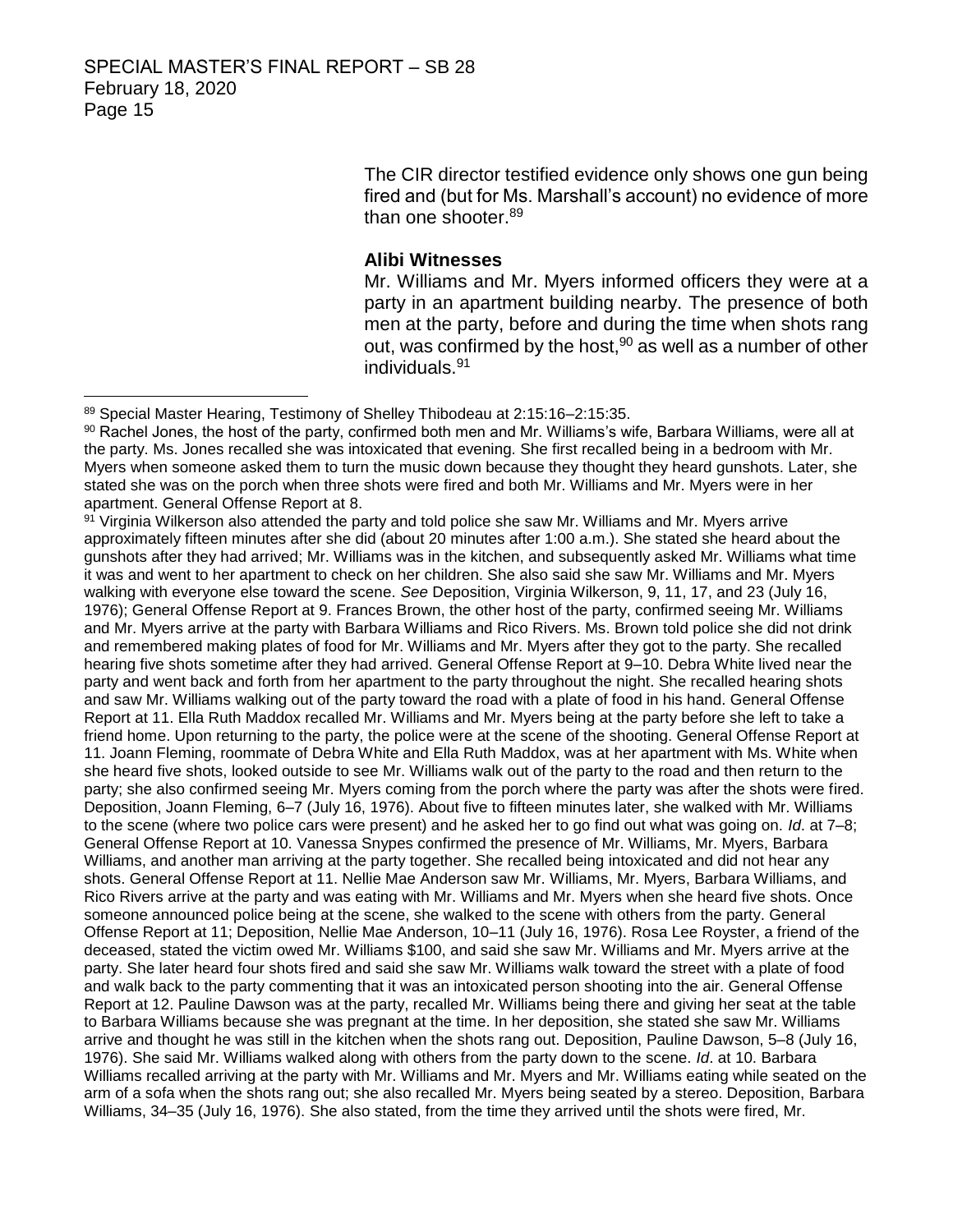Information gathered in interviews conducted by the CIR director were consistent with testimony from 1976 with regard to Mr. Myers and Mr. Williams being at the party at the time shots were fired. 92

The CIR report highlighted three of the alibi witnesses.<sup>93</sup> First, Joann Fleming, whose apartment was next door to the party, who still clearly recalls see Mr. Myers when the shots rang out. Second, Vincent Williams, who is noted in the report as being related to Mr. Williams and Mr. Myers, but whose parents did not like him spending time with his cousin because of his lifestyle. He did not know anyone else at the party, but was able to accurately describe the apartment layout, made statements consistent with other witnesses, and remembered seeing Mr. Williams and Mr. Myers when people heard the shots being fired. The third alibi witness was Geraldine Prey. Although not present at the time of the shooting, she provided information that "everyone" knew Mr. Williams and Mr. Myers were not the shooters because they were at the party. She also noted Ms. Williams was well-liked and did not think other women from the area would provide an alibi for Mr. Williams or Mr. Myers if it were not true because of their like of Ms. Williams. She also noted Mr. Myers told her the prosecution wanted him to testify against his uncle but he could not do that because he and his uncle (Mr. Williams) were at the party together. *See* footnotes 90 and 91 for additional statements from alibi witnesses.

Sometime after hearing the shots, a group of people attending the party (including Mr. Williams and Mr. Myers) gathered outside of the apartment building where the shooting had taken place.

## **Reported Confessions by Nathaniel Lawson**

The Conviction Integrity Review (CIR) Division's director testified to interviewing four individuals to whom a man named Nathaniel Lawson allegedly confessed. The director attempted to link the four individuals together and found, but for them growing up in the same area, she could not tie them

Williams never left the party. *Id*. at 40. Mrs. Williams left the party with Rosetta Simon, Raymond Rico Rivers, and Nathaniel Lawson. *Id*.

<sup>92</sup> Special Master Hearing, Testimony of Shelley Thibodeau at 2:05:50-2:06:54.

<sup>93</sup> CIR Report at 17-19.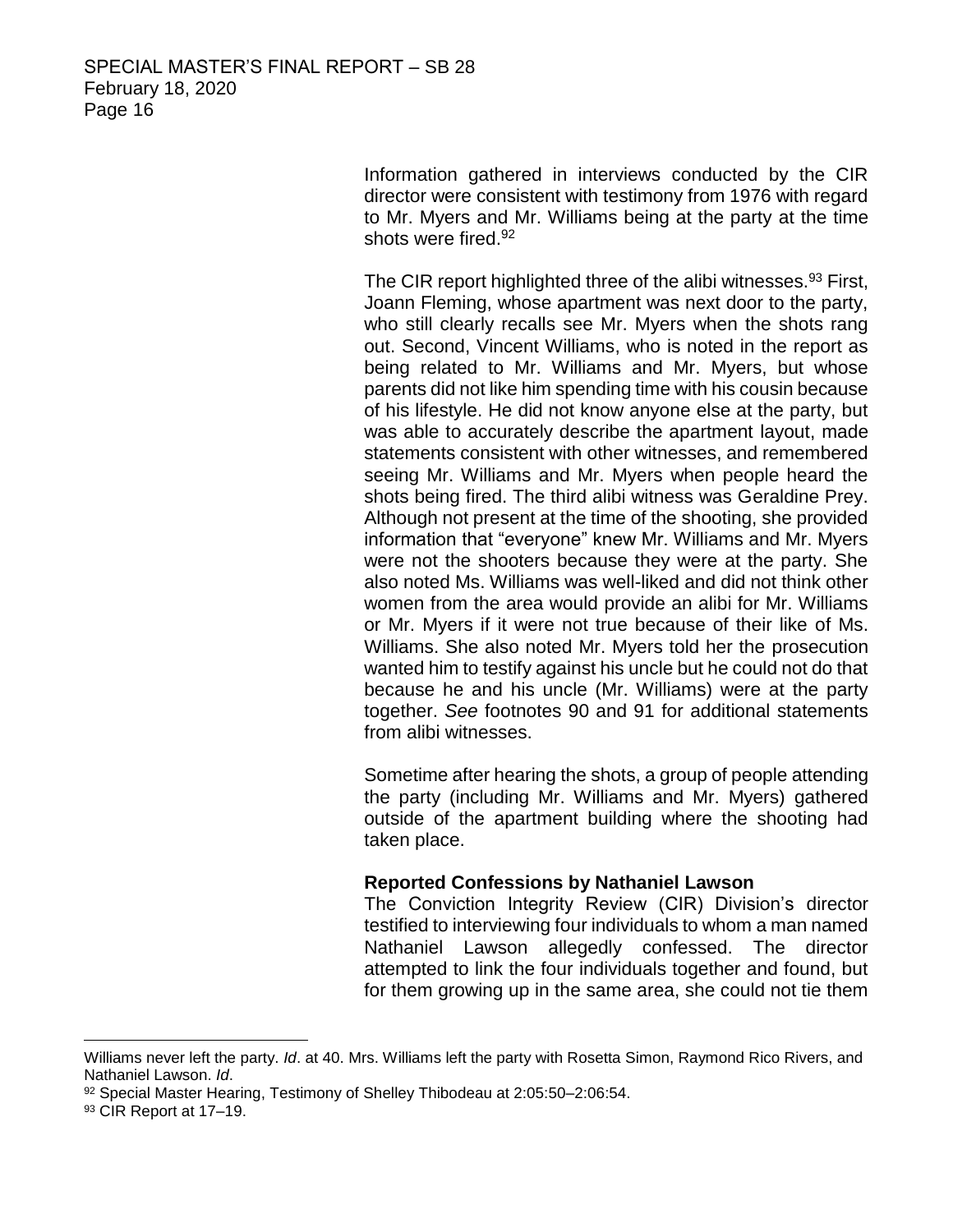together in any other way and found them credible.<sup>94</sup> The four individuals are Tony Brown, Leatrice Carter, Frank Williams, and James Stepps.

## *Alleged Confession to Tony Brown*

By sworn affidavit, Mr. Tony Brown stated Nathaniel Lawson (who was incarcerated with him) told him he had shot Ms. Marshall and Ms. Williams. He said Mr. Lawson stated he was paid, by Albert Young, to shoot the women because Ms. Williams had not paid Mr. Young for heroin Ms. Marshall stole from him. He said he was never caught, and Mr. Williams and Mr. Myers were serving time for the shooting. Mr. Brown said Mr. Lawson told him he had looked through the bedroom window to see where Ms. Williams was, he shot from outside the window, and then ran to the back of the apartments and jumped over a fence to get into a vehicle driven by Rico Rivers.<sup>95</sup>

Mr. Brown had known Mr. Myers only as "Nate" while incarcerated, but once he learned "Nate" was Hubert Nathan Myers–he shared this information and Mr. Myers requested he write it down.<sup>96</sup>

## *Alleged Confession to Leatrice Carter*

Leatrice Carter told the CIR director that Mr. Lawson confessed to her in the early 1990s at the tavern she and her husband owned. Mr. Lawson allegedly told her Mr. Williams did not commit the crime and admitted that he was the one who committed the crime. Ms. Carter also told the director Mr. Lawson said the only people who were mad were "Dot and Frank" (Clifford Williams's siblings and Nathan Myers's mother and uncle).<sup>97</sup>

## *Alleged Confession to Frank Williams*

The third person to whom Mr. Lawson allegedly confessed is Franks Williams (brother of Clifford Williams and uncle to Nathan Myers). Mr. F. Williams, who had dated Diane Lawson (sister of Nathaniel Lawson) stated he actually confronted Mr. Lawson when he heard he may have been involved and told

<sup>96</sup> *Id*.

 $\overline{a}$ <sup>94</sup> Special Master Hearing, Testimony of Shelley Thibodeau at 3:13:50–3:15:55. Mr. Lawson died in 1994. *Id*.

<sup>95</sup> Sworn Affidavit, Tony Brown, 1–2 (October 21, 2014); *see* CIR Report at 20.

<sup>97</sup> CIR Report at 21.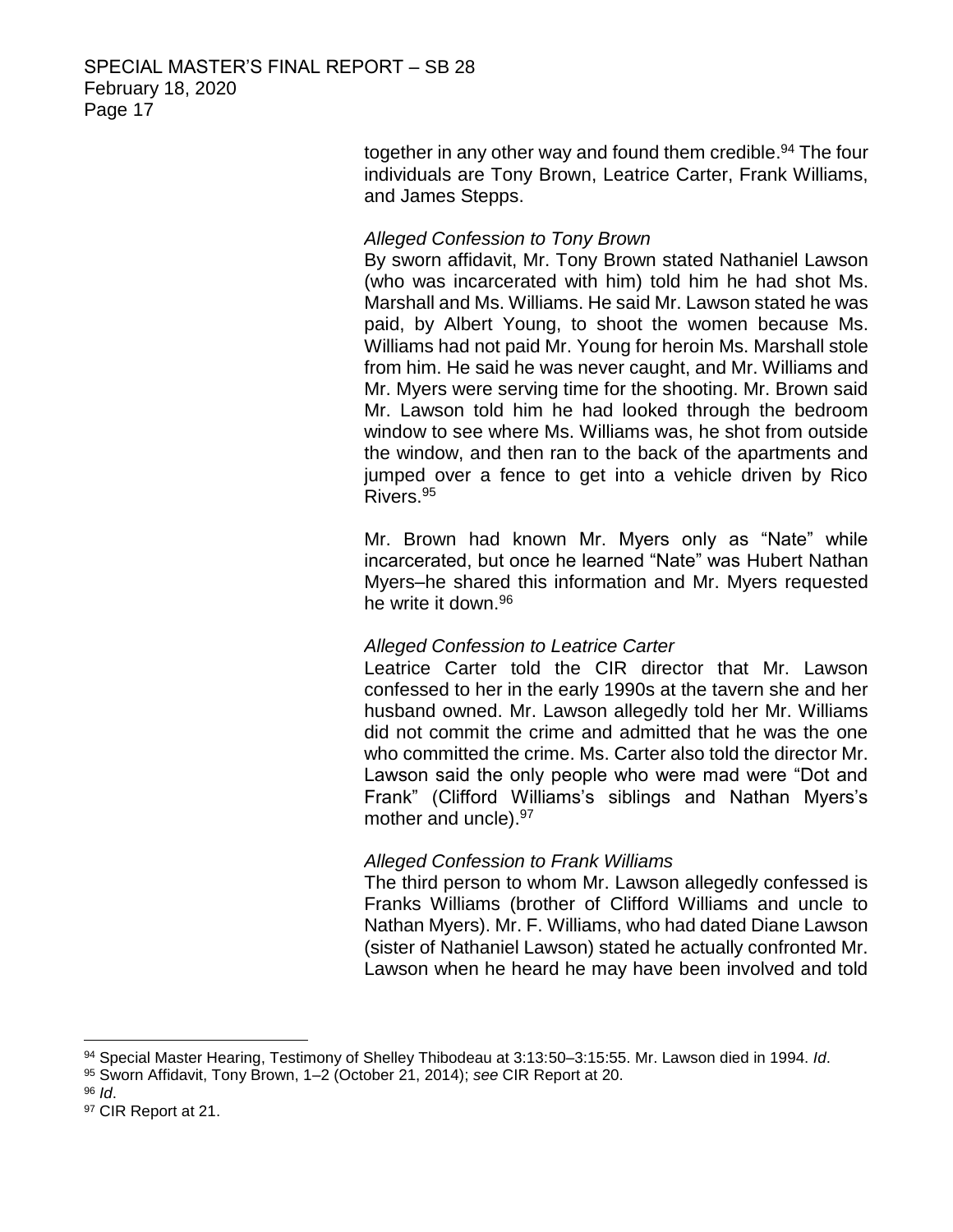SPECIAL MASTER'S FINAL REPORT – SB 28 February 18, 2020 Page 18

> the director Mr. Lawson said he was "staying out of it" and did not want to speak about it.<sup>98</sup>

> Years after the first interaction, Mr. F. Williams told the director that he saw Ms. Lawson and she said her brother was "sick and might want to clear his conscience," so Mr. F. Williams had a meeting arranged with Mr. Lawson. Mr. F. Williams said Mr. Lawson requested the meeting be in public, gave details of the interaction, and said Mr. Lawson ultimately confessed to shooting the women because one of the women was stealing from him and he had to send a message. Mr. Lawson also allegedly admitted to giving money to Dot (sister of Clifford and Frank Williams and mother of Nathan) for Mr. Myers and Mr. Williams. Mr. F. Williams said his sister confirmed she had received money from Mr. Lawson for the incarcerated men.<sup>99</sup>

## *Alleged Confession to James Stepps*

James Stepps was the fourth individual to tell the CIR director Mr. Lawson confessed to him and the director found Mr. Stepps to be "most credible."<sup>100</sup> Mr. Stepps was friends with Mr. Lawson through his death and said, not long before he died, Mr. Lawson indicated he had killed Ms. Williams and wanted to send money to Mr. Williams.<sup>101</sup> Mr. Lawson allegedly wondered aloud and stated, "What can I do? I can't turn myself in."<sup>102</sup> Mr. Stepps did not ask questions, believed Mr. Lawson, and–because he believed his friend was telling him this in confidence–he would not have come forward if Mr. Lawson were alive. $103$ 

The CIR director was able to place Nathaniel Lawson at the scene when reviewing the materials a second time because, in reviewing the deposition of Barbara Williams (Mr. Williams's wife), she referenced leaving with a group of individuals including Nathaniel Lawson. 104

<sup>98</sup> *Id*. at 22.

<sup>99</sup> *Id*.

<sup>100</sup> Special Master Hearing, Testimony of Shelly Thibodeau at 3:29:00–3:29:00.

<sup>101</sup> CIR Report at 23.

<sup>102</sup> *Id*.

<sup>103</sup> *Id*.

<sup>104</sup> Special Master Hearing, Testimony of Shelley Thibodeau at 1:54:30–1:56:05. The others in the group leaving with Ms. Barbara Williams were a woman named "Cookie" and a man named Rico Rivers. This is the same group, with the addition of Mr. Myers and Mr. Williams, the CIR director found, via witness interviews and prior testimony, had arrived to the party together. *Id*. at 1:59:40–1:59:55.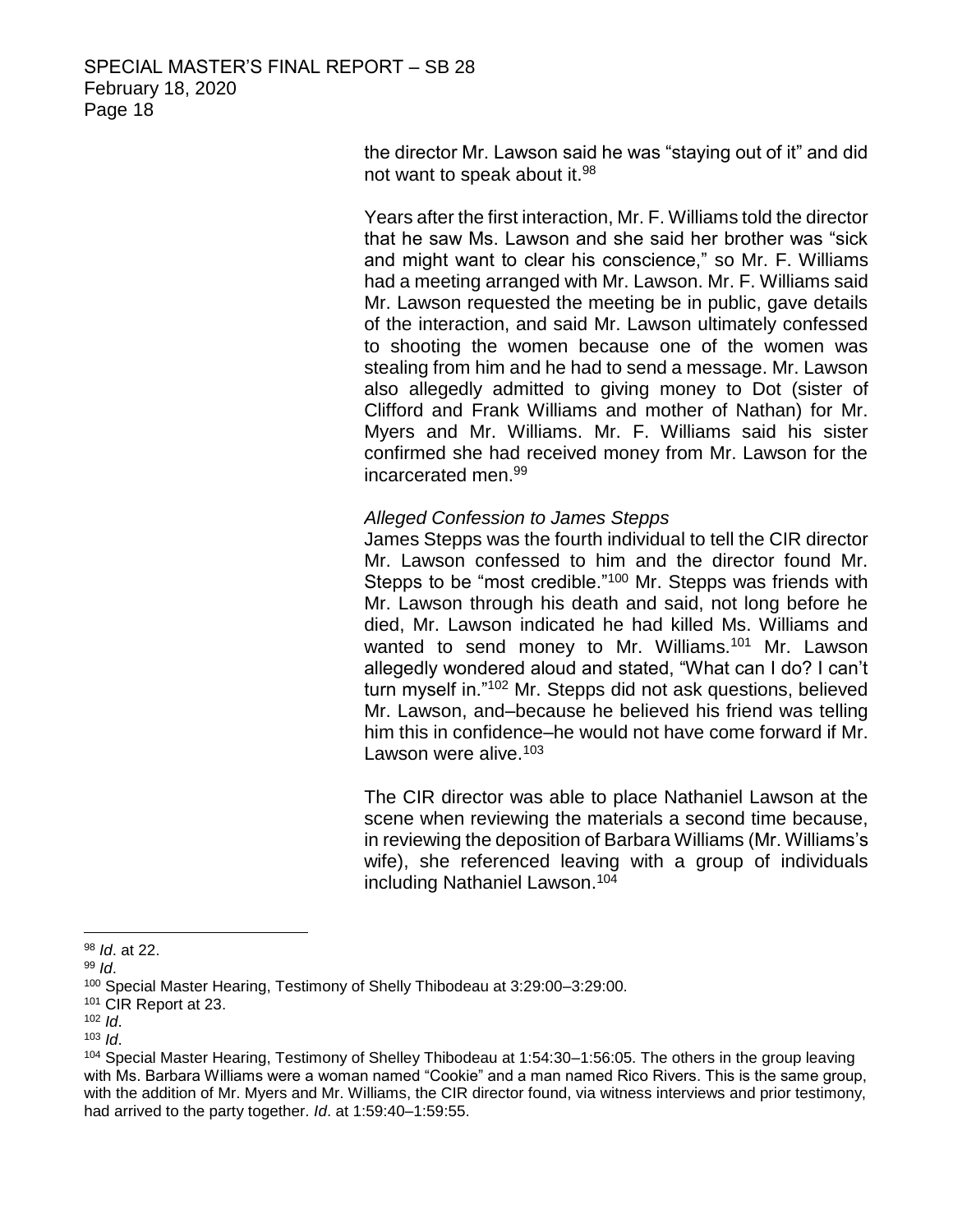## **A Court Determined Mr. Myers is Eligible for Compensation and Demonstrated Clear and Convincing Evidence of Actual Innocence**

After the CIR Division's investigation and the vacation of convictions and sentences of Mr. Myers and Mr. Williams, Mr. Myers sought statutory relief. He filed a petition for compensation under the Victims of Wrongful Incarceration Compensation Act, <sup>105</sup> and on September 10, 2019, the court in which he sought relief determined he is eligible to receive compensation and demonstrated actual innocence by clear and convincing evidence as required by statute.<sup>106</sup>

The findings of the CIR Division's investigation and report pertain to Mr. Williams, as well; however, Mr. Williams seeks relief through a claim bill because he has two prior felonies. State law currently precludes Mr. Williams from eligibility for compensation through the statutory process.

The undersigned sought clarification as to the scope of the investigation and report of the CIR Division. The director confirmed the scope of the finding of substantial evidence of actual innocence was applicable with regard to any involvement in the crime in the murder and attempted murder. The CIR director noted an inability to uncover any evidence to support the conviction of Mr. Williams<sup>107</sup> and was not able to find any evidence Mr. Williams is anything other than innocent.<sup>108</sup> Significantly, the director noted there was no evidence to suggest either Mr. Williams or Mr. Myers had been involved in any capacity;<sup>109</sup> and a member of the audit board, a former prosecutor, indicated he is "as confident as [he] can get" with regard to Mr. Williams's innocence.<sup>110</sup>

 $\overline{a}$ 

<sup>108</sup> *Id*. at 3:17:21–3:19:34.

<sup>105</sup> Chapter 961, Fla. Stat.

<sup>106</sup> Order Granting Petition of Wrongful Incarceration and Eligibility for Compensation Pursuant to the "Victims of Wrongful Incarceration Act" of Florida, State of Fla. v. Hubert Nathan Myers, No. 76-CF-000912 (Fla. 4th Circ. Ct.) (Sept. 10, 2019). The order provides, "[t]he Petitioner has met the burden of establishing by clear and convincing evidence that the Petitioner committed neither the act nor the offense that served as the basis for the conviction and incarceration, and that the [P]etitioner did not aid, abet, or act as an accomplice to a person who committed the act or offense." *Id*.

<sup>107</sup> Special Master Hearing, Testimony of Shelley Thibodeau at 2:31:58–2:32:49.

<sup>109</sup> Conference Call with Counsel for Parties and the Director of the CIR (Dec. 12, 2019).

<sup>110</sup> Special Master Hearing, Testimony of Raymond Reid at (3:40:50–3:47:27 and 3:50:58–3:51:16) (describing evidence he found significant in demonstrating Mr. Williams and Mr. Myers were wrongfully convicted and believing there are supported claims of actual innocence in this matter).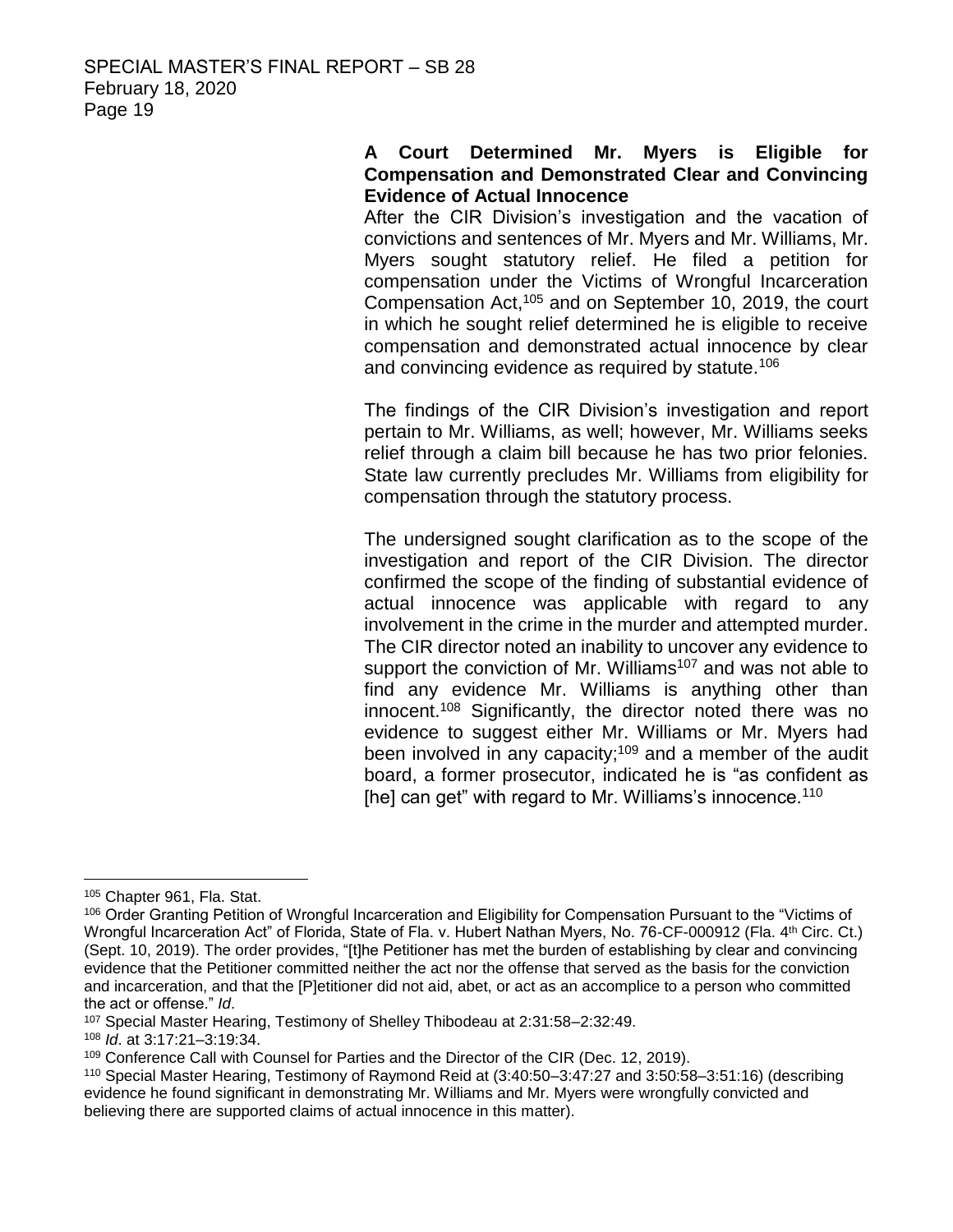Lastly, counsel for the respondent (the State Attorney's Office of the Fourth Judicial Circuit) indicated, although his client expressed no position on the claim bill, he would agree "there is, in fact, substantial credible evidence of Mr. Williams's innocence" and "given that experienced lawyers and judges have gone before [him] and come to that same conclusion [he thinks] it would be disingenuous to suggest that is not the case."<sup>111</sup>

CONCLUSIONS OF LAW: Generally, the standard of proof used in the claim bill process is preponderance of the evidence. The report for the one wrongful incarceration claim bill that passed since chapter 961 was created discussed the clear and convincing standard from the Victims of Wrongful Incarceration Act (Chapter 961), but ultimately applied the preponderance standard.<sup>112</sup>

# **Standard of Proof Used in Wrongful Incarceration Compensation Claims**

Chapter 961 requires the petitioner provide evidence of "actual innocence" and a court to find the petitioner has provided clear and convincing evidence "the petitioner committed neither the act nor the offense that served as the basis for the conviction and incarceration, and that the petitioner did not aid, abet, or act as an accomplice to a person who committed the act or offense."<sup>113</sup>

For reference, the standard of clear and convincing evidence is defined as "[e]vidence indicating that the thing to be proved is highly probable or reasonably certain" and "is a greater burden than preponderance of the evidence, the standard applied in most civil trials, but less than evidence beyond a reasonable doubt, the norm for criminal trials."<sup>114</sup> Jury instructions provide clear and convincing evidence "is evidence that is precise, explicit, lacking in confusion, and of such weight that it produces a firm belief, without hesitation, about the matter in issue."<sup>115</sup>

<sup>111</sup> Special Master Hearing, Britt Thomas, counsel for the respondent at 4:19:00–4:20:19.

<sup>112</sup> Senate Special Master Report Re: CS/SB 2 (2012) (Nov. 1, 2011) (recommending relief regarding Mr. William Dillon's wrongful incarceration claim); *see also* Ch. 2012–229, Laws of Fla.

<sup>113</sup> Section 961.03(3), Fla. Stat.

<sup>114</sup> Bryan A. Garner, Black's Law Dictionary (2006).

<sup>115</sup> *E.g.*, In re Standard Jury Instruction in Criminal Cases–Report 2012–07, 122 So.3d 302 (Mem) (Fla. 2013); Standard Jury Instructions–Civil Cases (No. 98–3), 720 So.2d 1077 (Mem) (Fla. 2008).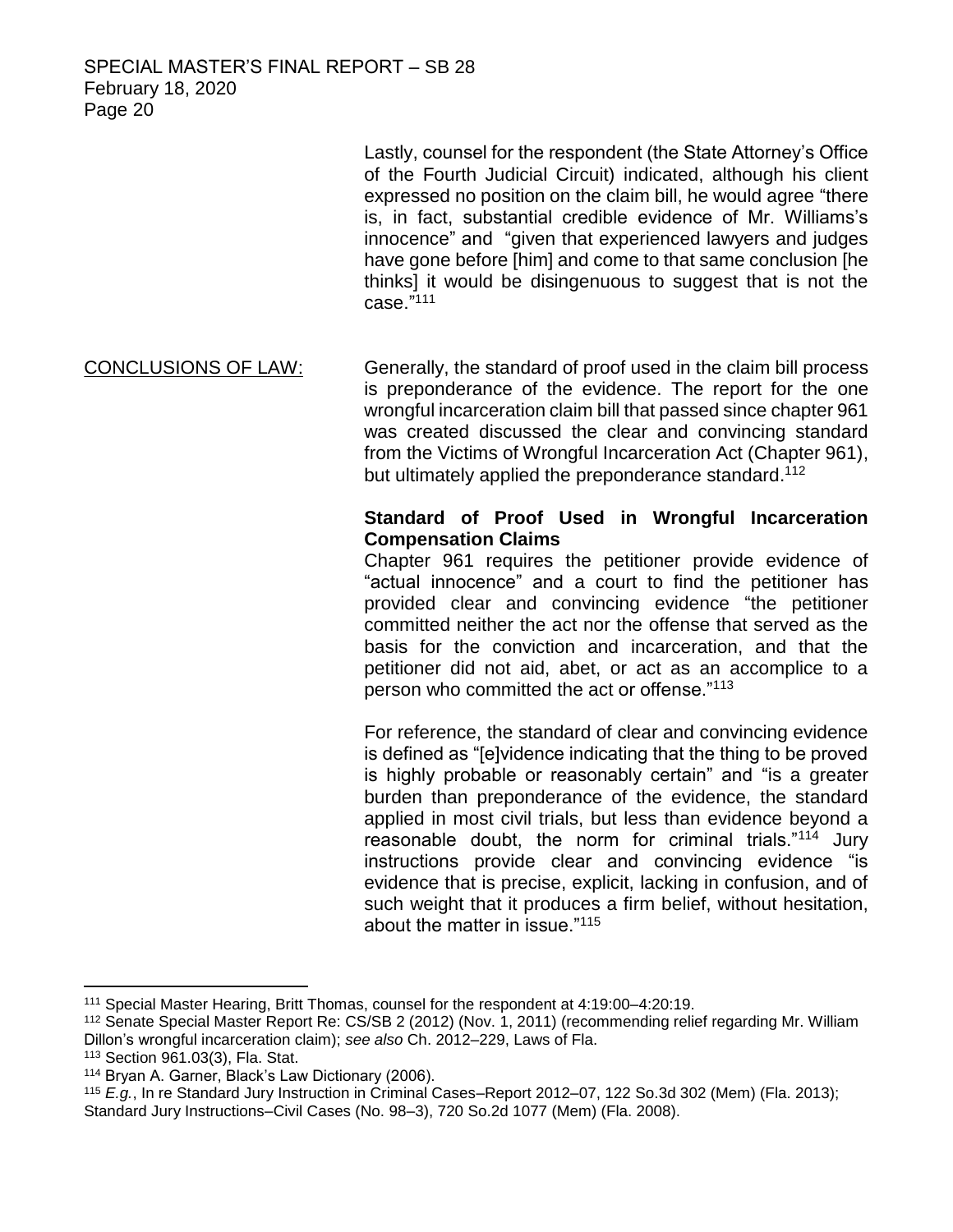## **Statutory Compensation**

Compensation for an eligible individual who meets the standard includes \$50,000 for each year of wrongful incarceration; a waiver of tuition and fees for up to 120 hours of instruction at a career center, Florida College System institution, or any state university; the amount of any fine, penalty, or court costs imposed and paid by the wrongfully incarcerated person; and the amount of attorney's fees and expenses incurred by the wrongfully incarcerated person. Per statute, the total amount awarded may not exceed \$2 million.<sup>116</sup>

## **Credibility of Ms. Marshall's Testimony**

Although only able to read prior depositional and trial testimony and handwritten documents from Ms. Marshall, serious concerns exist regarding the credibility of her statements when compared to substantiated physical evidence and consistent statements of other witnesses.

## *Physical Evidence Demonstrates the Shooting Did Not Occur as Ms. Marshall Described*

Of great significance, undercutting Ms. Marshall's credibility is the physical evidence does not support her account. Additionally, information and details provided by Ms. Marshall varied. Some of the variations previously described include: stating she laid over Ms. Williams then indicating that did not happen; the different ways she described falling off of the bed; how many times she fell off of the bed; and at what point she claimed she saw the alleged shooters.

#### *The CIR Director was Unable to Develop Information Supporting other Statements Made by Ms. Marshall*

The director of the CIR Division stated there were attempts to verify some general statements made by Ms. Marshall during the investigation. These statements included attempts to substantiate Ms. Marshall's claims of having been married twice, having children, and the name of her father and where he lived.<sup>117</sup>

The director was unable to substantiate Ms. Marshall being married to the individuals she named or that she had children. Ms. Marshall claimed she had married a man named Eddie

<sup>116</sup> Section 961.06(1), Fla. Stat.

<sup>117</sup> *See* Special Master Hearing, Testimony of Shelley Thibodeau at 2:57:05–2:59:20 (describing these attempts and a finding that Ms. Marshall used approximately 30 aliases over time).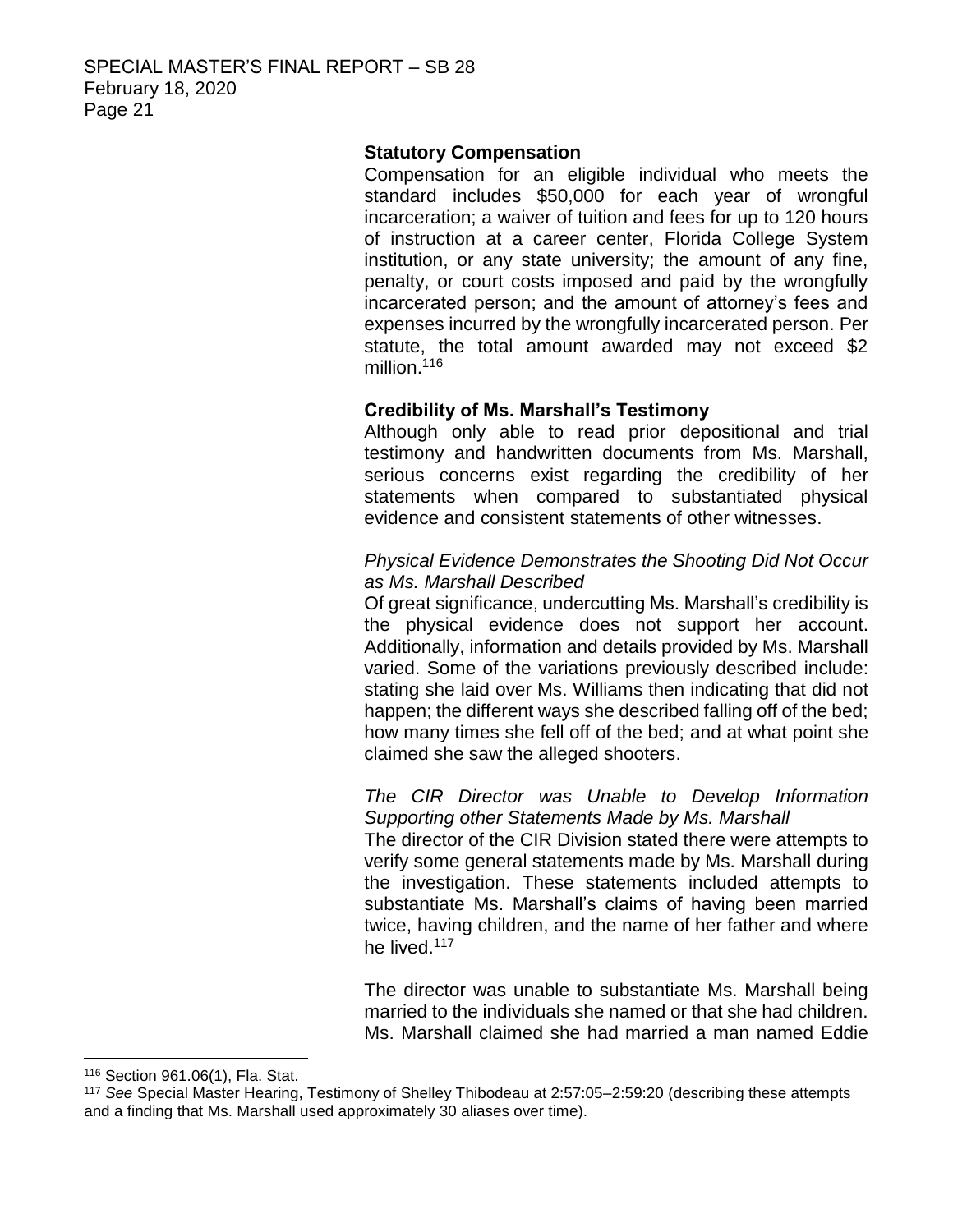Lee Dyals. The CIR Division director noted although Mr. Dyals is deceased she was able to contact the widow of Mr. Dyals and she had never heard of Nina Marshall.<sup>118</sup> The director interviewed the other man Ms. Marshall claimed to have married, Mr. Felton Marshall, and he admitted knowing Ms. Marshall and using drugs with her but denied ever being married to Ms. Marshall.<sup>119</sup> The director was unable to develop information regarding Ms. Marshall having children and noted none of the women in the neighborhood had ever met children of Ms. Marshall.<sup>120</sup>

## **Conclusion Based upon Findings of Fact and Substantiated and Credible Evidence**

The physical evidence demonstrates the shooting did not occur as Ms. Marshall described. Although, the physical evidence does not go to the identity of who committed the shooting, it greatly undercuts the credibility of Ms. Marshall. The undersigned does not find Ms. Marshall's testimony credible.

The testimony of Ms. Marshall was the only tie of Mr. Williams and Mr. Myers to the commission of the crime. From the materials submitted during the special master hearing process, the undersigned does not find evidence to substantiate Mr. Williams committing the shooting of Ms. Williams and Ms. Marshall. To the contrary, the statements of alibi witnesses made to the police in 1976, in depositions in 1976, and in interviews during the CIR investigation corroborate Mr. Williams and Mr. Myers being at a party while shots were heard.

The materials presented did not include any substantiated evidence with regard to Mr. Williams being otherwise involved. While Ms. Marshall alleged various motives–the evidence provided did not substantiate any of them. While the undersigned had questions with regard to the statement Mr. Williams allegedly made (according to Mr. Snype whose written statement provides he was told about the alleged statement by Mr. Gordon), the truthfulness, significance, and context of the statement is unknown. There were no other

<sup>118</sup> *See* Deposition, Nina Marshal, 4–5; Witness Chart; Conference Call with Counsel for Parties and the Director of the CIR (Dec. 12, 2019).

<sup>119</sup> Special Master Hearing, Testimony of Shelley Thibodeau at 2:57:05–2:59:20; Witness Chart; Conference Call with Counsel for Parties and the Director of the CIR (Dec. 12, 2019).

<sup>120</sup> Conference Call with Counsel for Parties and the Director of the CIR (Dec. 12, 2019).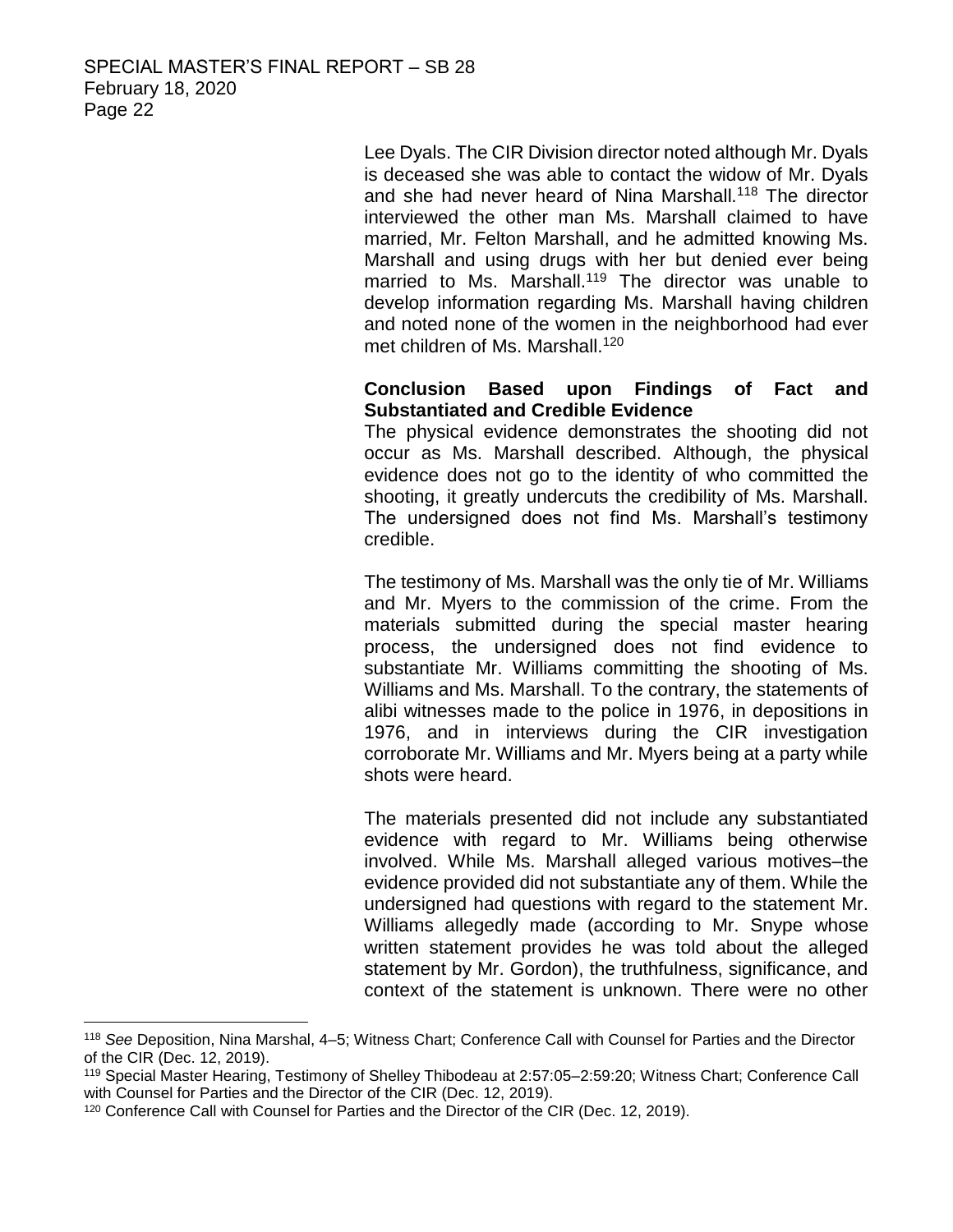similar statements to compare this piece of information. This unsubstantiated piece of evidence is not enough to undercut the numerous, consistent statements of alibi witnesses, or the four individuals who stated another man had confessed to the crime.

Therefore, given the evidence provided during the claim bill process, which included:

- the CIR Division's report, testimony from the director and a member of the independent audit board, and the press conference of the State Attorney supporting a finding of substantial evidence of actual innocence;
- a showing of physical evidence contradicting testimony of the only surviving victim through the report of an independent crime scene recreationist;
- the eye witness's inconsistent statements and statements contradicting physical evidence;
- individuals stating another person, Mr. Nathaniel Lawson, confessed to the shooting;
- alibi witnesses stating Mr. Williams was at a party with them at the time the shots rang out;
- the finding of a court that Mr. Myers successfully demonstrated clear and convincing evidence of actual innocence for the same crime using the same CIR Division report and findings in seeking statutory relief; and
- other information addressed in this report, the CIR Division's report, and provided before, during, and after the special master hearing,

the undersigned finds the claimant has demonstrated actual innocence by clear and convincing evidence.

Although the amount of \$2,150,000 in the bill exceeds the cap available in the statutory process, the undersigned finds the amount is reasonable as it is close to the calculation of years served multiplied by the statutory amount of \$50,000 per year of wrongful incarceration.<sup>121</sup>

Lastly, although the claim bill includes coverage for 120 hours of instruction, counsel for Mr. Williams indicated he would not be able to utilize compensation related to the 120 hours of

 $121$  Mr. Williams served 42 years and 11 months. The amount of 42.92 years multiplied by \$50,000 equals \$2,145,833.33.